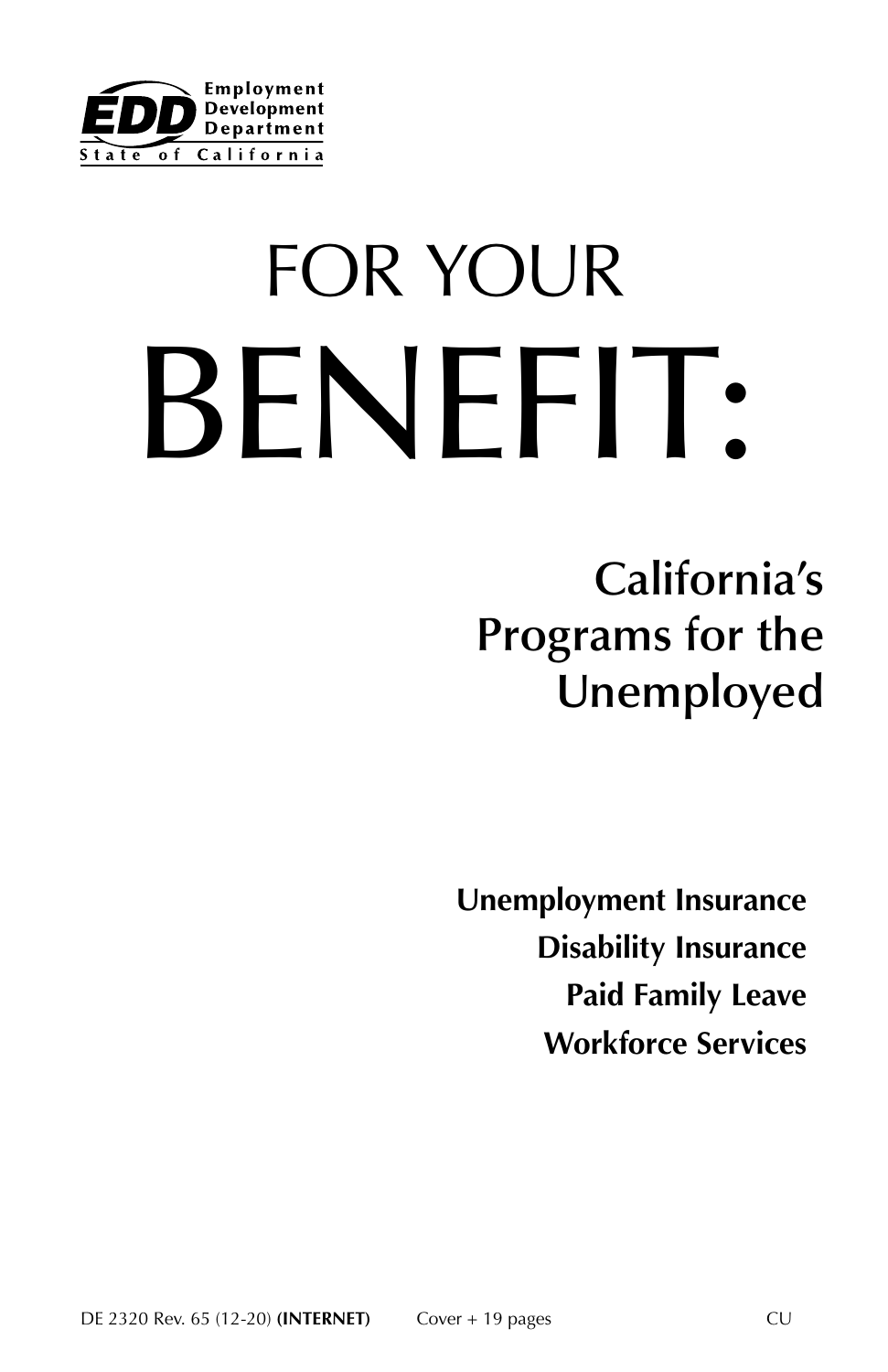## **For Your Benefit: California's Programs for the Unemployed**

This publication provides information about programs offered by the Employment Development Department (EDD) for unemployed Californians. This is for general information only and it is not a legal document.

Additional information is available by visiting the **EDD** online (edd.ca.gov). Unemployment Insurance (UI) ................................................................. [2](#page-2-0) UI benefits provide partial wage replacement to workers who are unemployed through no fault of their own. State Disability Insurance (SDI) ............................................................... [13](#page-13-0) Disability Insurance (DI) is part of SDI and provides partial wage replacement benefits to workers who are unable to work due to a nonwork-related illness or injury, pregnancy, or childbirth. Paid Family Leave (PFL) ........................................................................... [14](#page-14-0) PFL is part of SDI and provides partial wage replacement benefits to workers who need time off to care for a seriously ill family member, bond with a new child, or to assist a family member during a qualifying military event. Workforce Services ................................................................................. [14](#page-14-0) The EDD's Workforce Services Branch provides a range of employment services for job seekers and employers. How to Get Help ................................................................................... [19](#page-19-0)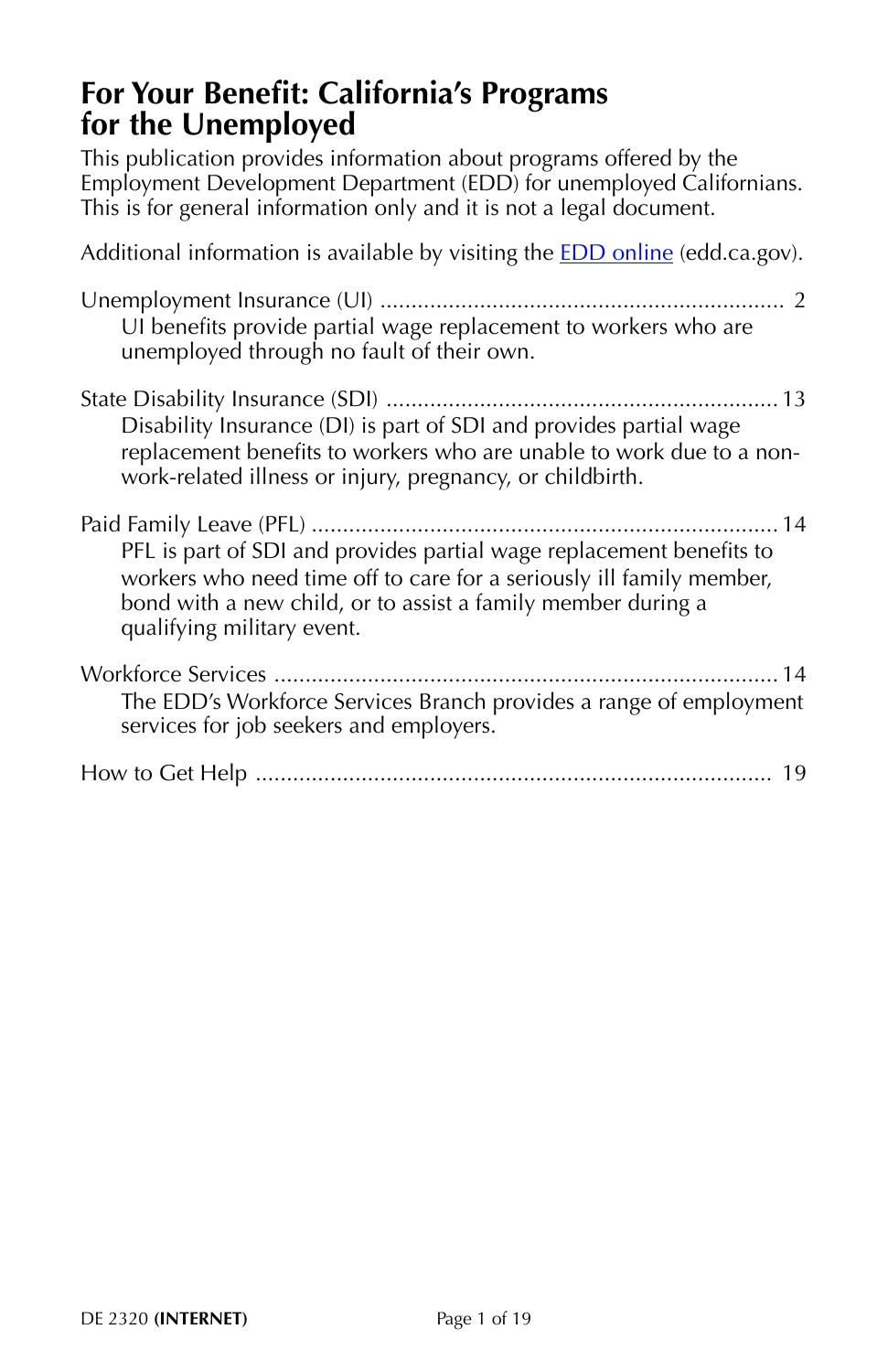## <span id="page-2-0"></span>**Unemployment Insurance (UI)**

UI is paid for by your employer and provides partial wage replacement when you are unemployed and meet all eligibility requirements.

## **Who Should File a UI Claim**

You may file a claim for UI benefits if you are out of work or your hours have been reduced.

To be eligible for UI benefits, you must have earned enough wages during the base period to establish a claim, and be:

- Totally or partially unemployed.
- Unemployed through no fault of your own.
- Physically able to work.
- Available for work.
- Ready and willing to accept work immediately.
- Actively looking for work.

## **When to File**

You may apply for benefits as soon as you are unemployed or your work hours are reduced. Your claim will begin on the Sunday of the week in which you file your claim.

All claims have a one-week, unpaid waiting period. The waiting period does not begin until you file a claim, certify for benefits, and meet all eligibility requirements.

## **What You Need to File**

To file a claim, you need to provide your:

- Name, (including all names you used while working) and Social Security number.
- Mailing and residence address (if different) and phone number.
- Last employer's complete name, address (mailing and physical location), and phone number.
- Last day worked and the reason you're no longer working (laid off, quit, fired, or left work because of a trade dispute).
- Work history during the 18 months prior to filing your claim, including out-of-state employment. Include all employers' names, dates employed, and wages earned.
- State-issued driver license number or identification card number.
- Citizenship status and if you have the legal right to work in the United States. If you indicate you're registered with the United States Citizenship and Immigration Services (USCIS, formerly INS) and authorized to work in the United States, you'll be asked for the title of your employment authorization document and information from the USCIS document, such as the Alien Registration Number, card number, and/or expiration date.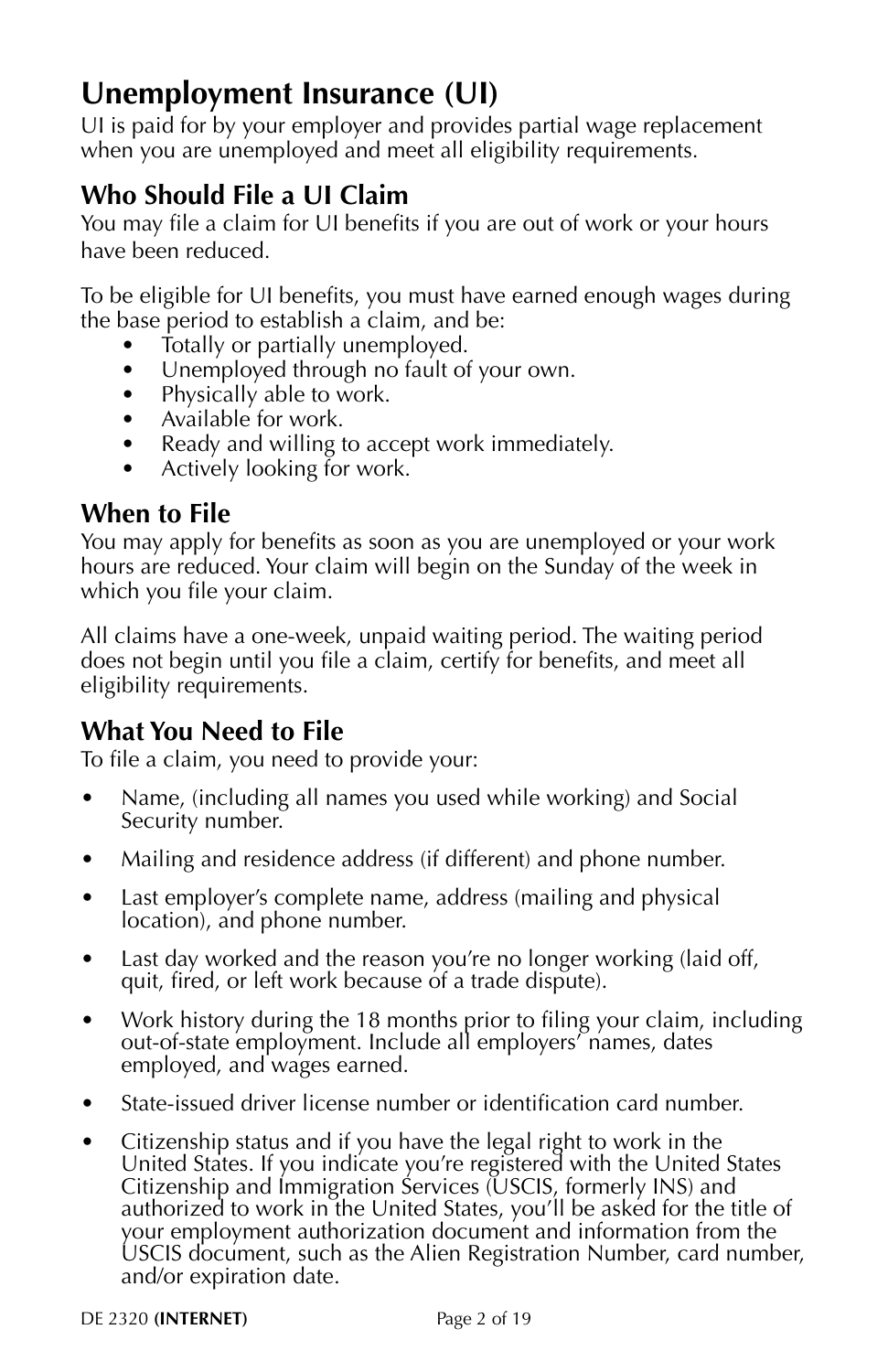**Note:** Your last employer's name and address are very important, regardless of how long you worked for the employer(s). If you worked part-time, provide the number of hours you worked each week.

**If you served in the military** in the last 18 months, you will need to provide information from your DD214 Member Copy 4.

**If you worked for the federal government** during the last 18 months, you will need to provide information from your *Notice to Federal Employees About Unemployment Insurance*, Standard Form 8.

## **Warning**

Making a false statement or withholding information to receive benefits can be a felony. Penalties may include fines, a loss of benefits, and/or criminal prosecution. See additional information on fraud and penalties on [page 12](#page-12-0).

## **Employer Notification**

Your last employer is notified when you file a UI claim. Although your eligibility is determined by the EDD, employers fund the UI program and are required by law to provide any information that may affect your eligibility to receive benefits.

## **Types of Claims**

The claim you file depends on the type of employer you worked for and the state(s) where you worked.

You will file a:

- Regular California claim if you only worked in California, even if you now live outside of California.
- Federal claim if your employment was in civilian work for the federal government.
- Military claim if you served as a member of the United States Armed Forces.
- Combined wage claim if you earned wages in California and in at least one other state during the last 18 months.
- Interstate claim if you now reside in California and only worked in another state during the last 18 months. File your claim directly with the other state, the District of Columbia, Puerto Rico, or Canada. If you worked in the U.S. Virgin Islands, contact the EDD at 1-800-300-5616.

## **How to File**

You may file a UI claim using one of the following methods:

#### **• Online**

UI Online $S_M$  is the fastest and most convenient way to file your UI claim. Visit  $U1$  Online<sup>SM</sup> (edd.ca.gov/UI\_Online) to get started.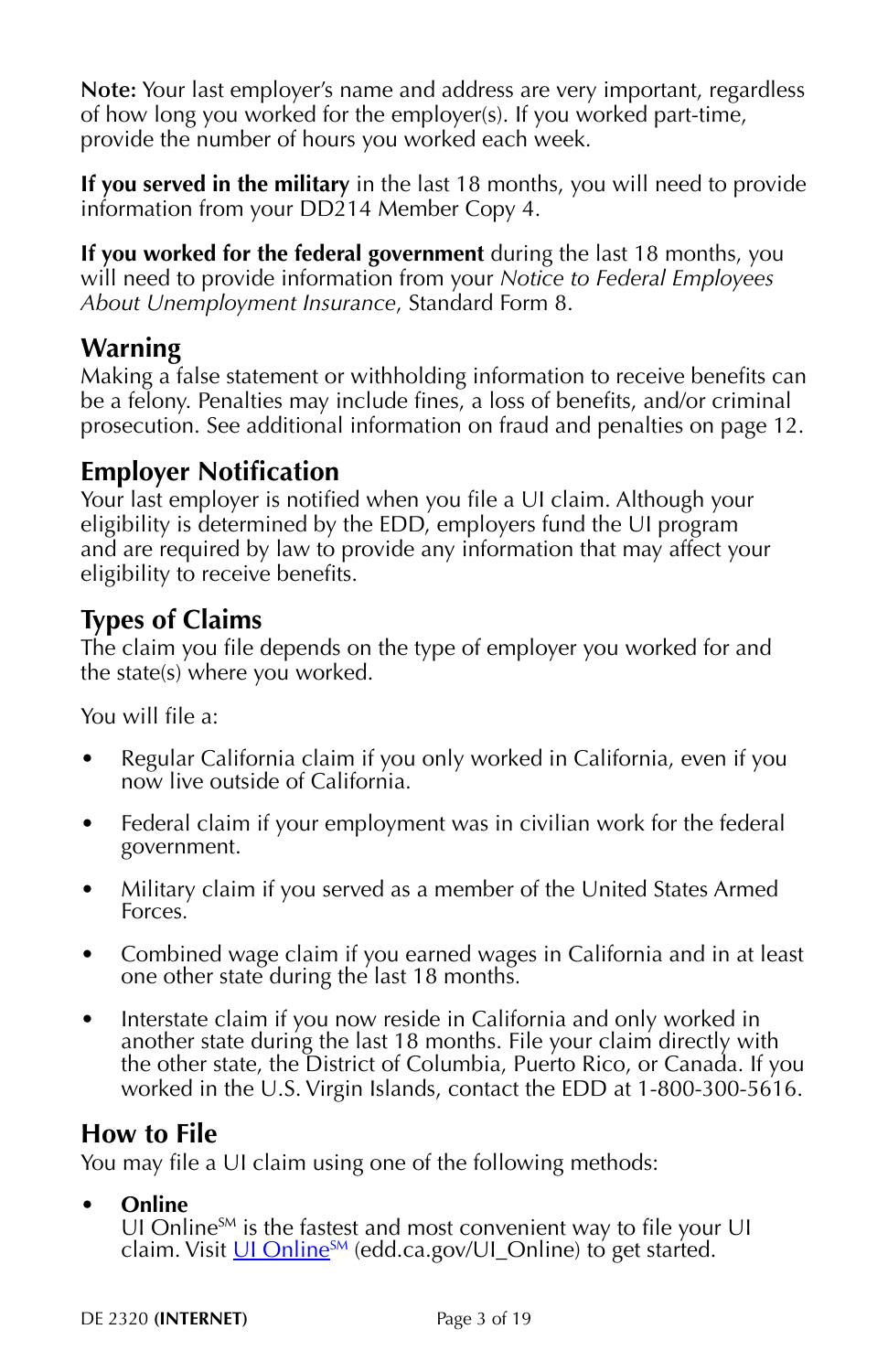#### **• Phone**

Speak to an EDD representative Monday through Friday between 8 a.m. and 12 noon (Pacific Time), except on state holidays. Refer to [page 19](#page-19-0) for a list of UI phone numbers.

#### **• Fax or Mail**

When filing a claim with UI Online some customers will be instructed to fax or mail their UI application to the EDD. If this occurs, the paper *Unemployment Insurance Application* (DE 1101I) will display for you to complete and submit.

For faster and more secure processing, fax the completed form to the number listed on the form. If mailing your UI application, use the address on the form and allow additional time for processing.

## **Beginning Date of Claim**

Your claim begins on the Sunday of the week in which you file your claim.

## **Ending Date of Claim**

Your claim ends on the Saturday, 52 weeks after your claim begins. If you exhaust your benefits prior to this date, you cannot file another California claim until the benefit year of the claim ends.

If you worked in another state during the last 18 months, you may be eligible to file a new claim in that state.

## **Minimum Earnings to Establish a Valid Claim**

You must have at least \$1,300 in earnings in one quarter of your base period or at least \$900 in earnings in the highest quarter and 1.25 times your highest quarter earnings in your total base period.

For example: If you have \$900 earnings in your highest quarter, you would also be required to have earned a total of \$1,125 in the base period  $($900 \times 1.25 = $1,125).$ 

## **How UI Benefits are Calculated**

The quarter in which you were paid the highest wages during the base period determines your weekly benefit amount (WBA). The WBA ranges from \$40 to \$450 per week.

The maximum benefit amount is 26 times the weekly benefit amount or one-half of the total base period wages, whichever is less.

Refer to the **Unemployment Insurance Benefit Table** on [page 16](#page--1-0) to estimate your WBA.

## **Base Period**

There are two types of base periods used to establish a claim: the standard base period and the alternate base period.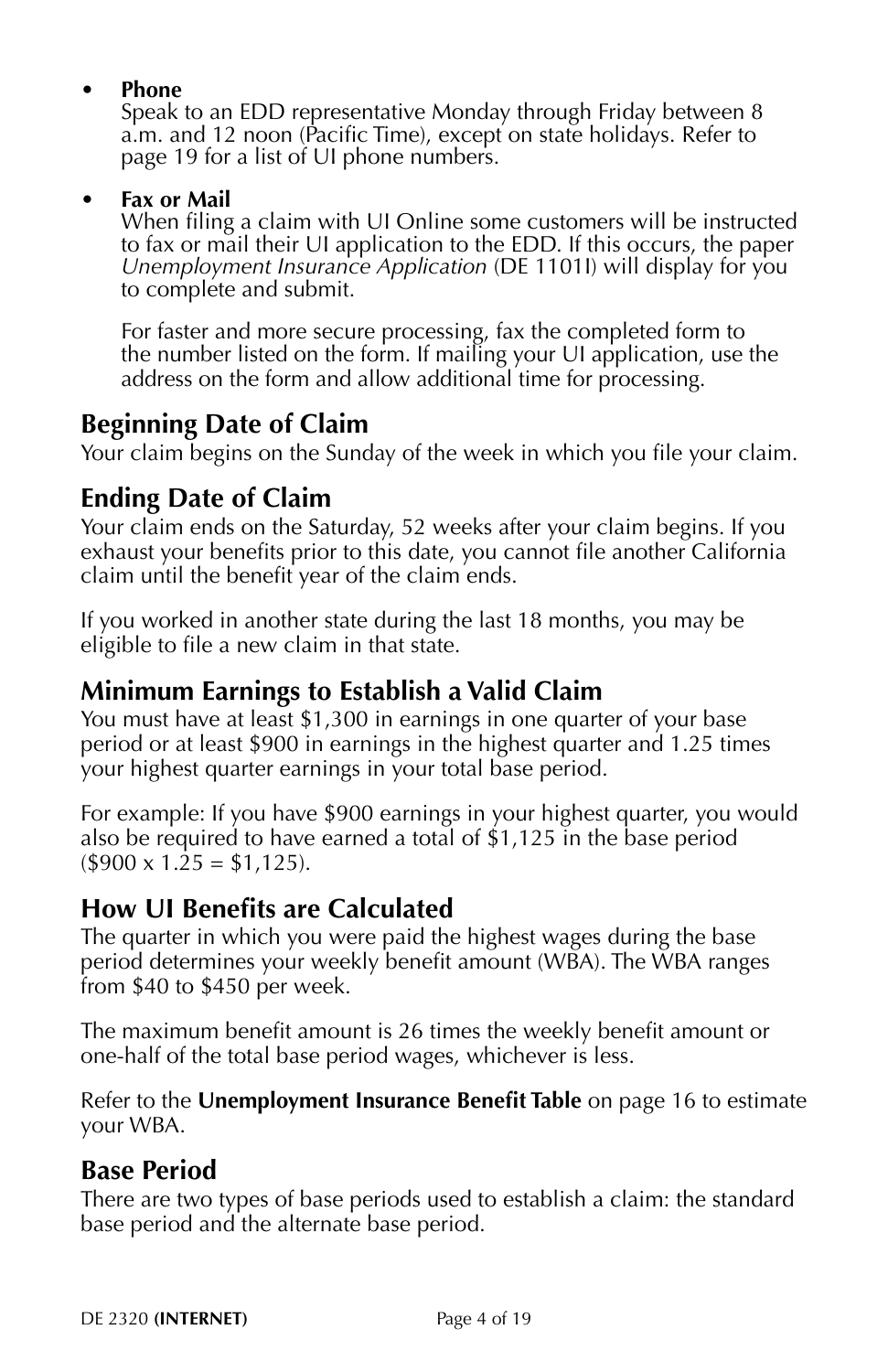## **Standard Base Period (SBP)**

The SBP is the first four of the last five completed calendar quarters prior to the beginning date of the claim.

Refer to the chart below. The shaded area represents a standard base period. The non-shaded area represents the quarter the claim is filed.

| <b>OCT</b><br><b>NOV</b><br><b>DEC</b> | <b>JAN</b><br><b>FEB</b><br><b>MAR</b> | <b>APR</b><br><b>MAY</b><br><b>JUNE</b> | <b>JULY</b><br><b>AUG</b><br><b>SEPT</b> |                                        | <b>JAN</b><br><b>FEB</b><br><b>MAR</b> |                                         | If your claim<br>begins in:              |                                        |
|----------------------------------------|----------------------------------------|-----------------------------------------|------------------------------------------|----------------------------------------|----------------------------------------|-----------------------------------------|------------------------------------------|----------------------------------------|
|                                        | <b>JAN</b><br><b>FEB</b><br><b>MAR</b> | <b>APR</b><br><b>MAY</b><br><b>JUNE</b> | <b>JULY</b><br><b>AUG</b><br><b>SEPT</b> | <b>OCT</b><br><b>NOV</b><br><b>DEC</b> |                                        | <b>APR</b><br><b>MAY</b><br><b>JUNE</b> |                                          |                                        |
|                                        |                                        | <b>APR</b><br><b>MAY</b><br><b>JUNE</b> | <b>JULY</b><br><b>AUG</b><br><b>SEPT</b> | <b>OCT</b><br><b>NOV</b><br><b>DEC</b> | <b>JAN</b><br><b>FEB</b><br><b>MAR</b> |                                         | <b>JULY</b><br><b>AUG</b><br><b>SEPT</b> |                                        |
|                                        |                                        |                                         | <b>JULY</b><br><b>AUG</b><br><b>SEPT</b> | <b>OCT</b><br><b>NOV</b><br><b>DEC</b> | <b>JAN</b><br><b>FEB</b><br><b>MAR</b> | <b>APR</b><br><b>MAY</b><br><b>JUNE</b> |                                          | <b>OCT</b><br><b>NOV</b><br><b>DEC</b> |

## **Alternate Base Period (ABP)**

If you do not have sufficient wages in the standard base period, you may qualify to file a claim using the ABP.

The ABP is the last four completed calendar quarters prior to the beginning date of the claim.

The EDD will automatically file an ABP claim on your behalf if you're not eligible for a SBP claim.

You may be asked to provide additional wage information so the EDD can correctly calculate your benefit amount. If you receive an *Affidavit of Wages* (DE 23A), provide the requested documents and return to the EDD.

**Note:** The ABP can **only** be used when there are not enough wages earned in the standard base period to establish a claim.

Refer to the chart below. The shaded area represents the ABP. The nonshaded area represents the quarter the claim is filed.

| <b>JAN</b><br><b>FEB</b><br><b>MAR</b> | <b>APR</b><br><b>MAY</b><br><b>JUNE</b> | <b>JULY</b><br><b>AUG</b><br><b>SEPT</b> | <b>OCT</b><br><b>NOV</b><br><b>DEC</b> | <b>JAN</b><br><b>FEB</b><br><b>MAR</b> |                                         |                                          | If your claim<br>begins in:            |
|----------------------------------------|-----------------------------------------|------------------------------------------|----------------------------------------|----------------------------------------|-----------------------------------------|------------------------------------------|----------------------------------------|
|                                        | <b>APR</b><br><b>MAY</b><br><b>JUNE</b> | <b>JULY</b><br><b>AUG</b><br><b>SEPT</b> | <b>OCT</b><br><b>NOV</b><br><b>DEC</b> | <b>JAN</b><br><b>FEB</b><br><b>MAR</b> | <b>APR</b><br><b>MAY</b><br><b>JUNE</b> |                                          |                                        |
|                                        |                                         | <b>JULY</b><br><b>AUG</b><br><b>SEPT</b> | <b>OCT</b><br><b>NOV</b><br><b>DEC</b> | <b>JAN</b><br><b>FEB</b><br><b>MAR</b> | <b>APR</b><br><b>MAY</b><br><b>JUNE</b> | <b>JULY</b><br><b>AUG</b><br><b>SEPT</b> |                                        |
|                                        |                                         |                                          | <b>OCT</b><br><b>NOV</b><br><b>DEC</b> | <b>JAN</b><br><b>FEB</b><br><b>MAR</b> | <b>APR</b><br><b>MAY</b><br><b>JUNE</b> | <b>JULY</b><br><b>AUG</b><br><b>SEPT</b> | <b>OCT</b><br><b>NOV</b><br><b>DEC</b> |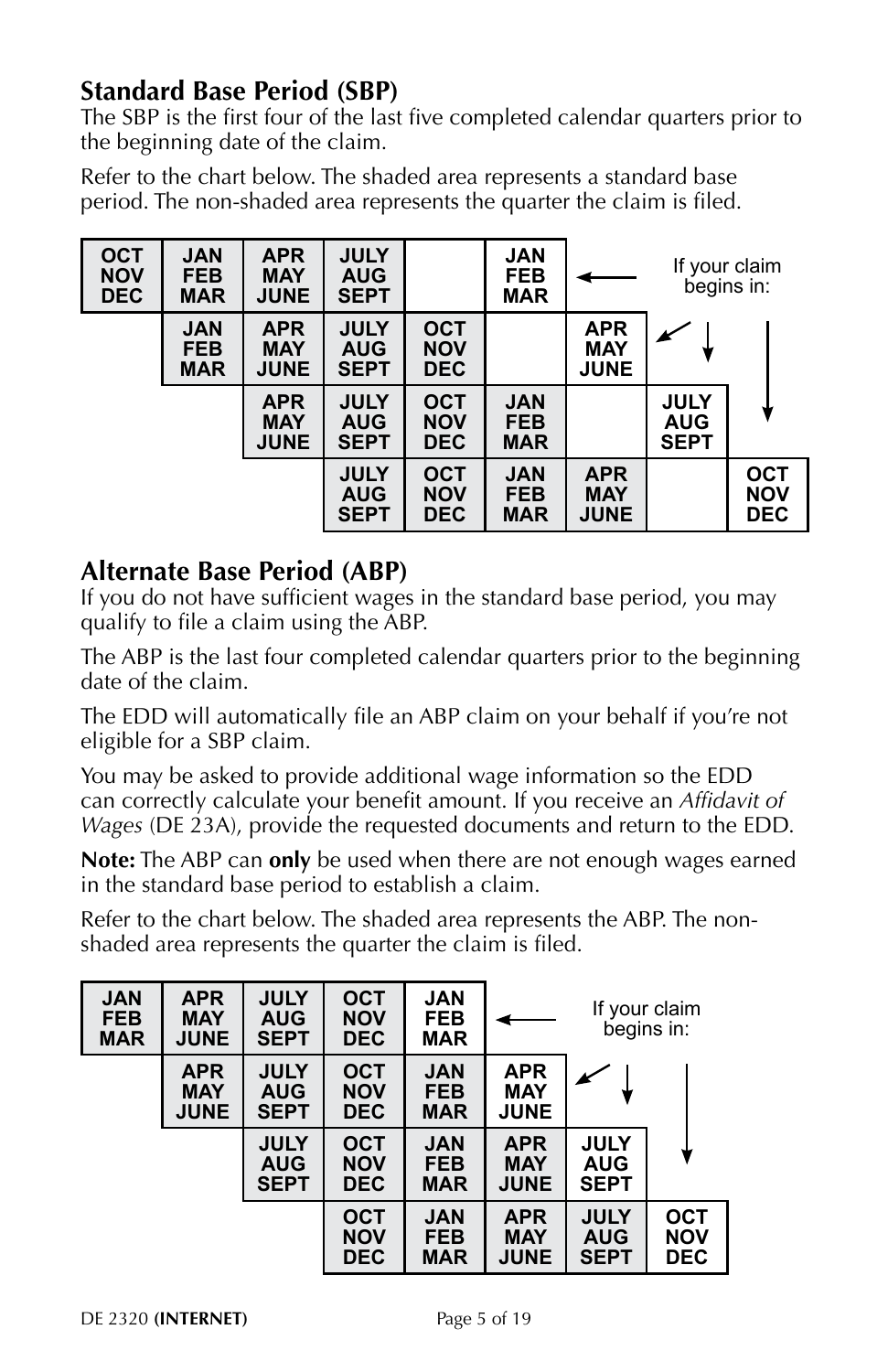## **Waiting Period**

Unemployment Insurance claims have a mandatory, one week, unpaid waiting period. This waiting period generally takes effect on the first eligible week of a claim and prior to benefits being paid. Do not wait to file your claim because the waiting period cannot be served until a claim has been filed.

## **How to Certify for Benefits**

To serve your waiting period and receive benefit payments, you must meet all eligibility requirements and certify for benefits every two weeks.

There are three ways to certify for benefits:

• **UI Online<sup>SM</sup>:** [\(edd.ca.gov/UI\\_Online\)](http://edd.ca.gov/UI_Online) This is the fastest way to certify for benefits and report work and wages. To use UI Online, you must create a secure login through Benefit Programs Online **and** complete a onetime registration for UI Online.

For added convenience, UI Online Mobile<sup>SM</sup> is available for mobile devices.

- **EDD Tele-CertSM:** 1-866-333-4606 Certify over the phone by calling 1-866-333-4606. Select option 2 and follow all instructions. To access EDD Tele-Cert you must create a PIN.
- **Mail:** Complete, sign, and mail the *Continued Claim* (DE 4581) form to the EDD.

**Note:** For faster processing, certify through UI Online or EDD Tele-Cert.

#### **Payments**

Payments are issued after you certify for benefits and continue to meet all eligibility requirements for every week you claim benefits.

You have an option in how you receive your benefit payments. The EDD issues benefit payments by the EDD Debit Card<sup>SM</sup> or by check. The EDD Debit Card is the fastest and most secure way to receive your benefits. However, you do not have to accept. Once, your claim is filed, contact the EDD if you wish to receive your benefits by paper check.

The EDD Debit Card is valid for three years and used for all Disability Insurance (DI), Paid Family Leave (PFL), and Unemployment Insurance (UI) benefits.

If you have an EDD Debit Card from a previous DI, PFL, or UI claim that is still valid, you will not be mailed a new card until the card has expired. If you need a replacement card, contact Bank of America EDD Debit Card Customer service by calling 1-866-692-9374 or 1-866-656-5913 (TTY).

For more information, visit **[Bank of America EDD Debit Card](http://bankofamerica.com/EDDCard)** (bankofamerica.com/EDDCard).

DE 2320 **(INTERNET)** Page 6 of 19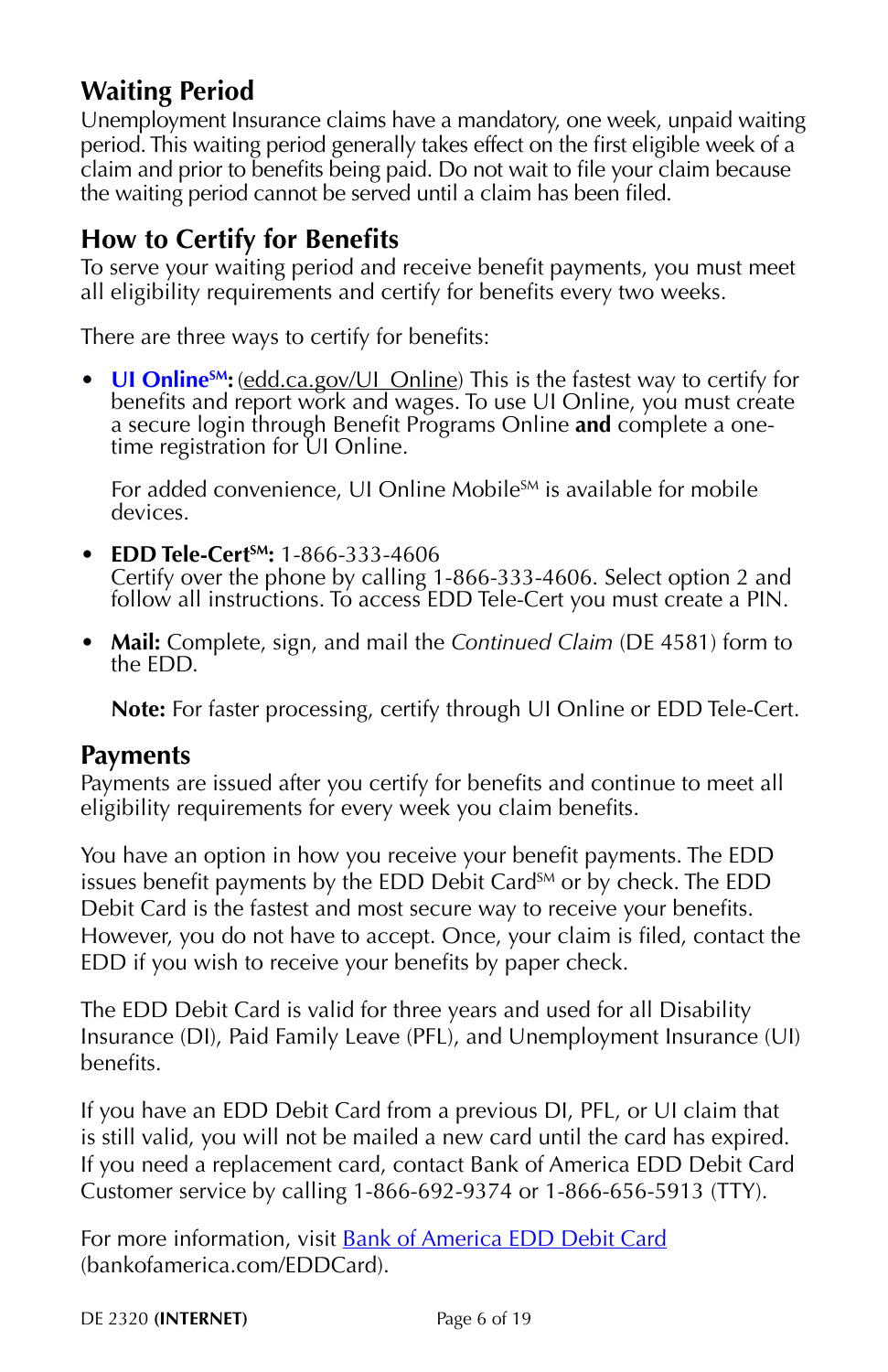## **Tax Requirements**

UI benefits are subject to federal income tax, but exempt from California state income tax. Each time you certify for benefits, you can choose to withhold the 10 percent federal income tax from your weekly benefit payment. Otherwise, you may be required to pay the tax at the end of the year, when you file your tax return.

Each January, the EDD mails a Form 1099G to individuals who received UI benefits during the previous calendar year. Use the form to report important tax information on your federal tax return. You can access Form 1099G information for up to the past five years and/or request duplicate copies through UI Online or by calling 1-866-401-2849.

## **Child Support Obligations**

Your UI benefits may be reduced if you're required to pay child support payments to a court, District Attorney's office, or other child support enforcement agency.

## **Report Earnings**

You are required to report **all** work, wages, and other income to the EDD during the week they were earned, not when you receive your pay. Failure to properly report your earnings can result in overpayments and penalties.

Types of income to report:

- Piece work
- Idle time pay
- Jury fees
- Commissions
- Witness fees
- Reuse pay
- Holiday pay
- Holding fees
- Residuals • Awards
- Vacation pay • In-lieu-of-notice pay
- Bonuses
- Tips
- Self-employment income
- Strike benefits/picket pay
- Standby pay
- Bereavement
- Back-pay
- Paid sick leave
- Workers' Compensation pension, retirement, annuity

**Note:** You must report board, lodging, meals, or any other payment you receive instead of money when you work. If you are unsure about how to report wages, contact the EDD.

## **Pension or Retirement Pay**

UI benefits may be reduced if you are receiving a pension, retirement pay, annuity, or other similar payment based on your previous work.

Social Security benefits are not deductible from UI benefits and do not need to be reported to the EDD.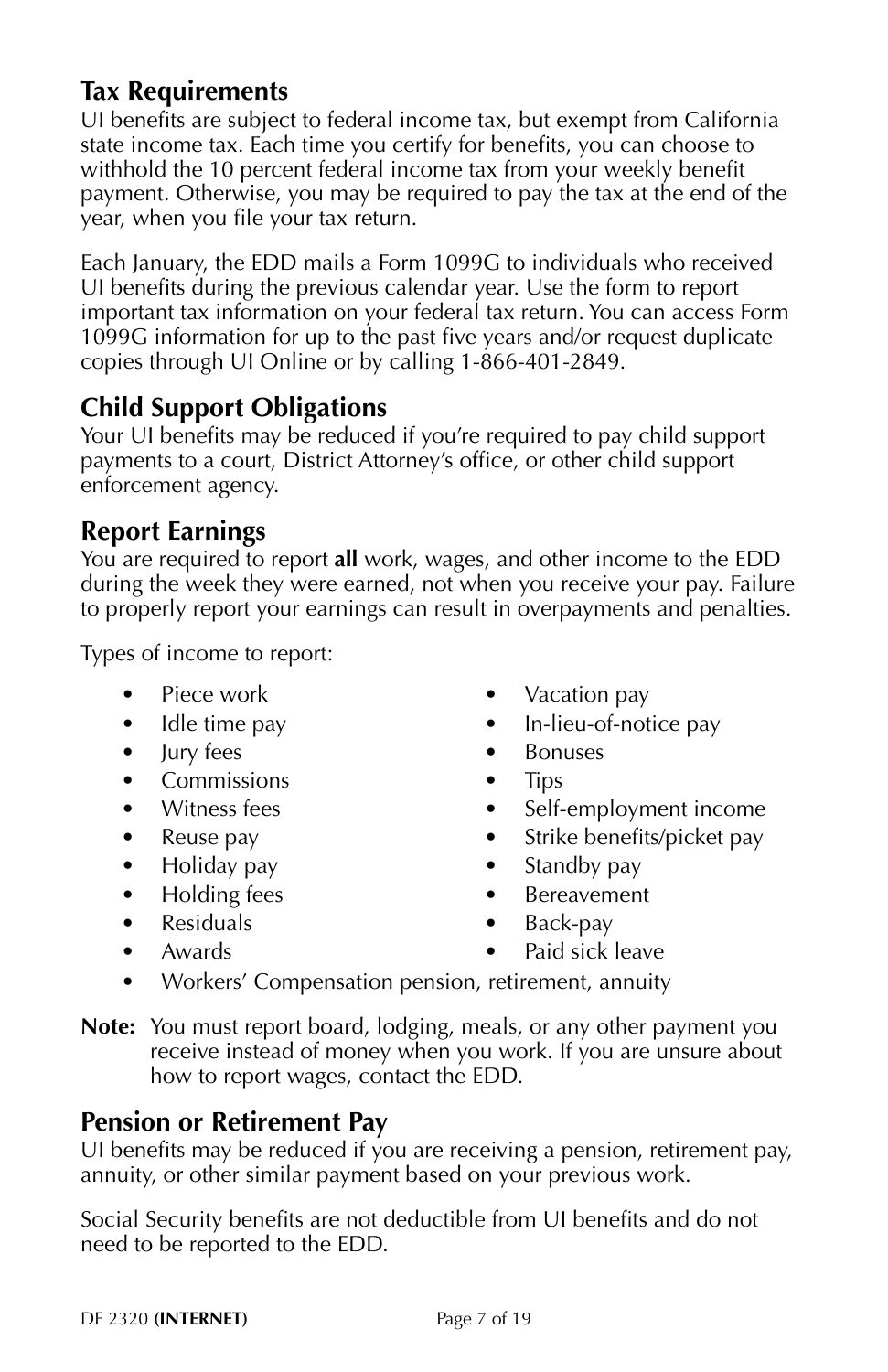## **Part-Time Work**

If you work less than full-time, you are required to report that work to the EDD. However, you may still be eligible for partial UI benefits. The first \$25 or 25 percent of your gross total earnings for the week (whichever is greater) will not be counted toward your benefit amount. The amount remaining will be deducted from your weekly benefit amount.

Example 1:

Your weekly benefit amount is \$50. You earn \$30. You must report the \$30; however, the first \$25 is not counted, leaving \$5 to deduct from your weekly benefit amount. You would receive \$45 (\$50 minus \$5) in UI benefits.

Example 2:

Your weekly benefit amount is \$400. You earn \$200. You must report \$200; however, the first 25 percent (\$50) is not counted, leaving \$150 to deduct from your weekly benefit amount. You would receive \$250 (\$400 minus \$150) in UI benefits.

## **How Your Eligibility is Determined**

To be eligible, you must be:

- Out of work through no fault of your own.
- Physically able to work.
- Ready to accept work.
- Actively looking for work.

If you were laid off, you're considered to be out of work through no fault of your own.

If you quit your last job, were fired, or unemployed due to a strike or lockout, the EDD will schedule a phone interview with you to collect information on the reason you're no longer working. Your UI benefits cannot be paid until your phone interview is complete, you certify for benefits, and the EDD determines your eligibility.

You have the right to request more time to gather information, contact witnesses, or obtain the advice of a representative. If the eligibility issue involves an employer, the EDD may contact the employer.

If you are sent a written request for more information and you respond by mail, the EDD interviewer will use the information provided to determine your eligibility.

If you're denied benefits for any reason throughout your claim, including insufficient wages to establish a claim, a written *Notice of Determination* (DE 1080CZ) will be mailed to you explaining the reason along with your appeal rights.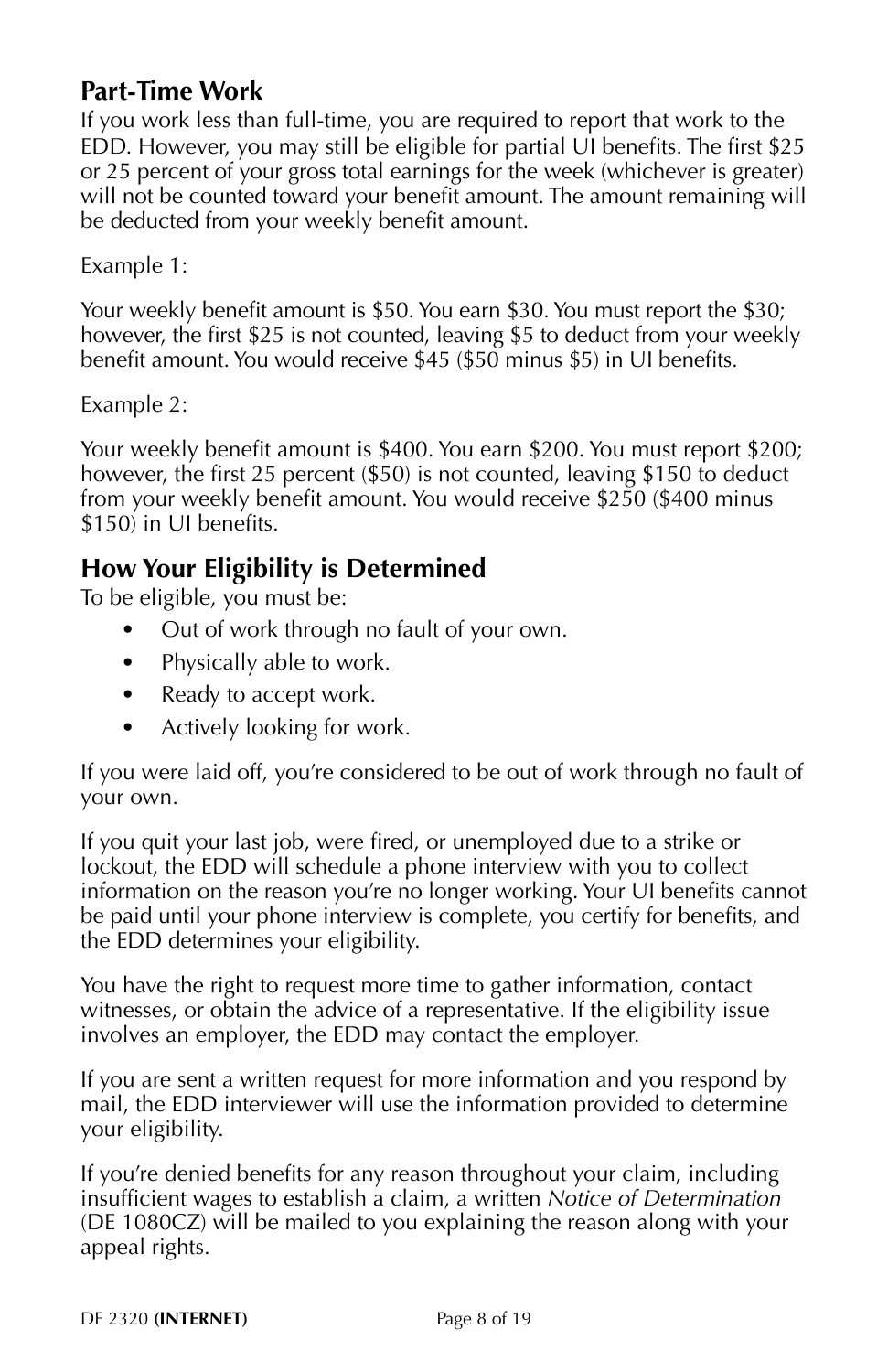**Important:** Your benefits can be delayed or denied if you're not available for the interview or do not submit the required information. The EDD will make a decision of eligibility based on the information available.

## **Appeals Process**

If you're denied UI benefits, you have the legal right to appeal the decision by completing and mailing the *Appeal Form* (DE 1000M). To be considered timely, it must be mailed within 30 calendar days from the mailing date of the *Notice of Determination* (DE 1080CZ). If you miss the 30-day deadline, you may still appeal, but you must show good cause for the delay.

Your appeal will be heard by an independent administrative law judge. Hearings are informal, but all testimony is taken under oath and is subject to cross-examination. The office of appeal will notify you of when and where the hearing will be held.

Before the hearing, you have the right to review all records affecting your appeal. Those records are provided by California Unemployment Insurance Appeals Board (CUIAB). You can request records from the EDD to prepare for your hearing.

At the hearing, you may be represented by yourself, a union official, an attorney, or anyone else you select. You may bring any relevant documentation you may have to support your case.

After the hearing, you are mailed the administrative law judge's decision. If you're not satisfied, you may submit a second level appeal to the CUIAB.

For information on how the UI code is applied, including current case studies, see the online **Benefit Determination Guide** (edd.ca.gov/uibdg).

**Important:** You are required to continue to certify for benefits while your claim is under appeal. If the original decision is reversed, the EDD can quickly issue all back payments to you. **Failure to comply could result in your benefits being denied or delayed.**

## **Canceling a Claim**

You may cancel a claim if you meet **all** of the following criteria:

- No benefits have been paid.
- You're not disqualified for benefits due to an eligibility issue.
- An overpayment has not been established on the claim.
- You notify the EDD before the 52-week benefit year ends.

Once a claim is canceled, it cannot be re-established with the same beginning date. You must file a new claim, which will have a later beginning date.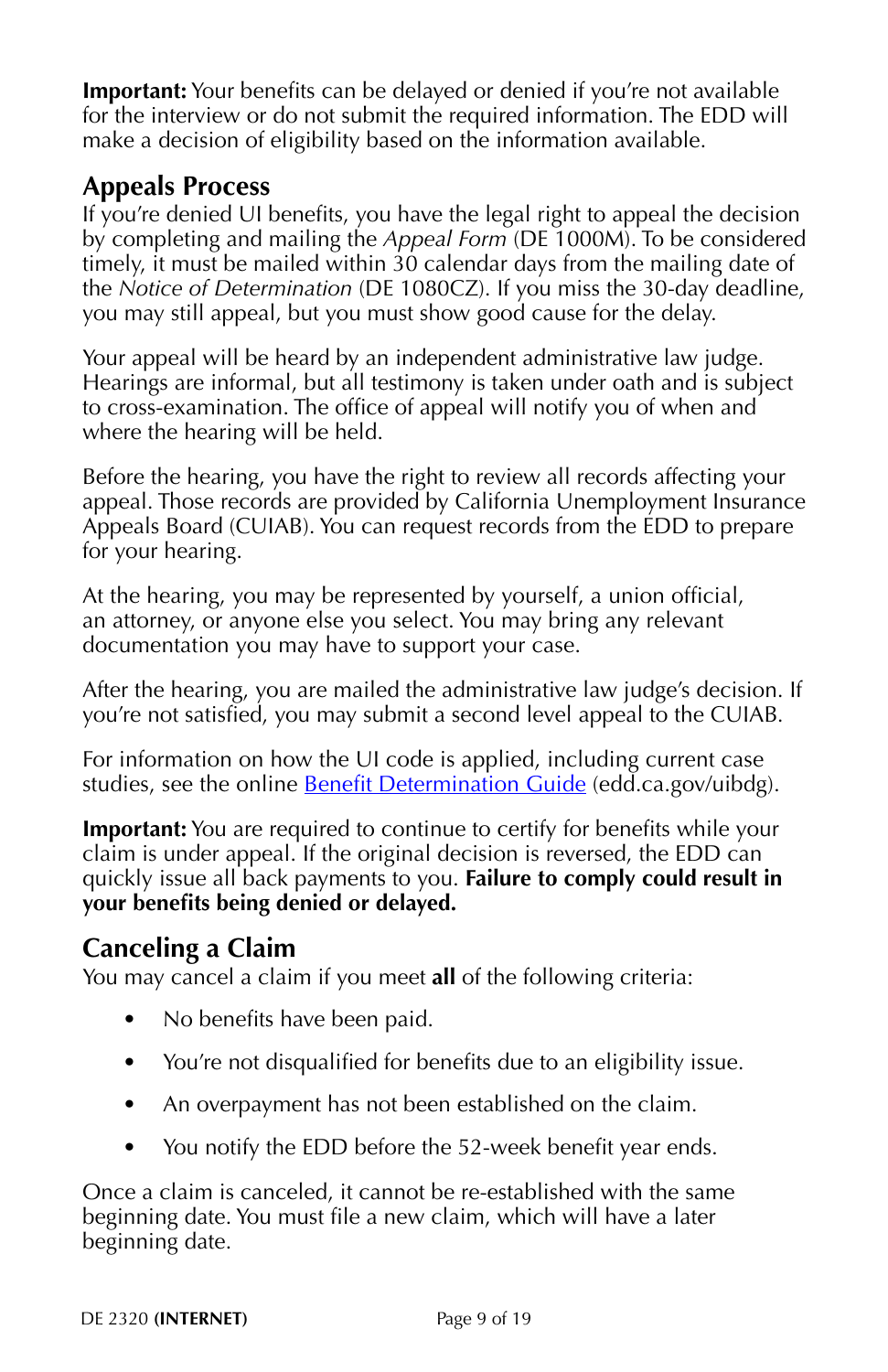## **Workers Not Covered by Unemployment Insurance**

The following groups of workers are not normally covered:

- Elected officials.
- Self-employed, unless participating in elective coverage.
- Students enrolled and regularly attending classes at the school or education institution where employed.
- Members of a Limited Liability Company (LLC) that are treated as a partnership for federal income tax reporting purposes.
- A student's spouse who is working for an educational institution in an employment program provided for the purpose of financially aiding the student.
- Parents employed by their children.
- Husbands and wives employed by each other.
- Certain state-licensed salespersons paid only by commissions.
- Caddies and jockeys.

If you do not know whether you are covered, do not waive your rights. Contact the EDD for more information.

## **Elective Coverage**

Under certain conditions, employers of the individuals whose services are not covered may elect to cover those services. If you're not sure whether you're eligible for these benefits, contact the EDD.

## **Request a Claim Print Out**

You may request a print out of your claim through one of the following methods:

- Create an account by visiting *UI Online* (edd.ca.gov/UI\_Online). Select **Claim History** and print.
- Call the EDD at 1-800-300-5616.

#### **Special Programs**

#### **California Training Benefits (CTB)**

If you're attending school or training while receiving UI benefits, you may qualify for CTB.

If eligible, you can further your education, upgrade your skills, and/or learn a new trade while attending an EDD-approved training or school program to be more competitive in today's labor market.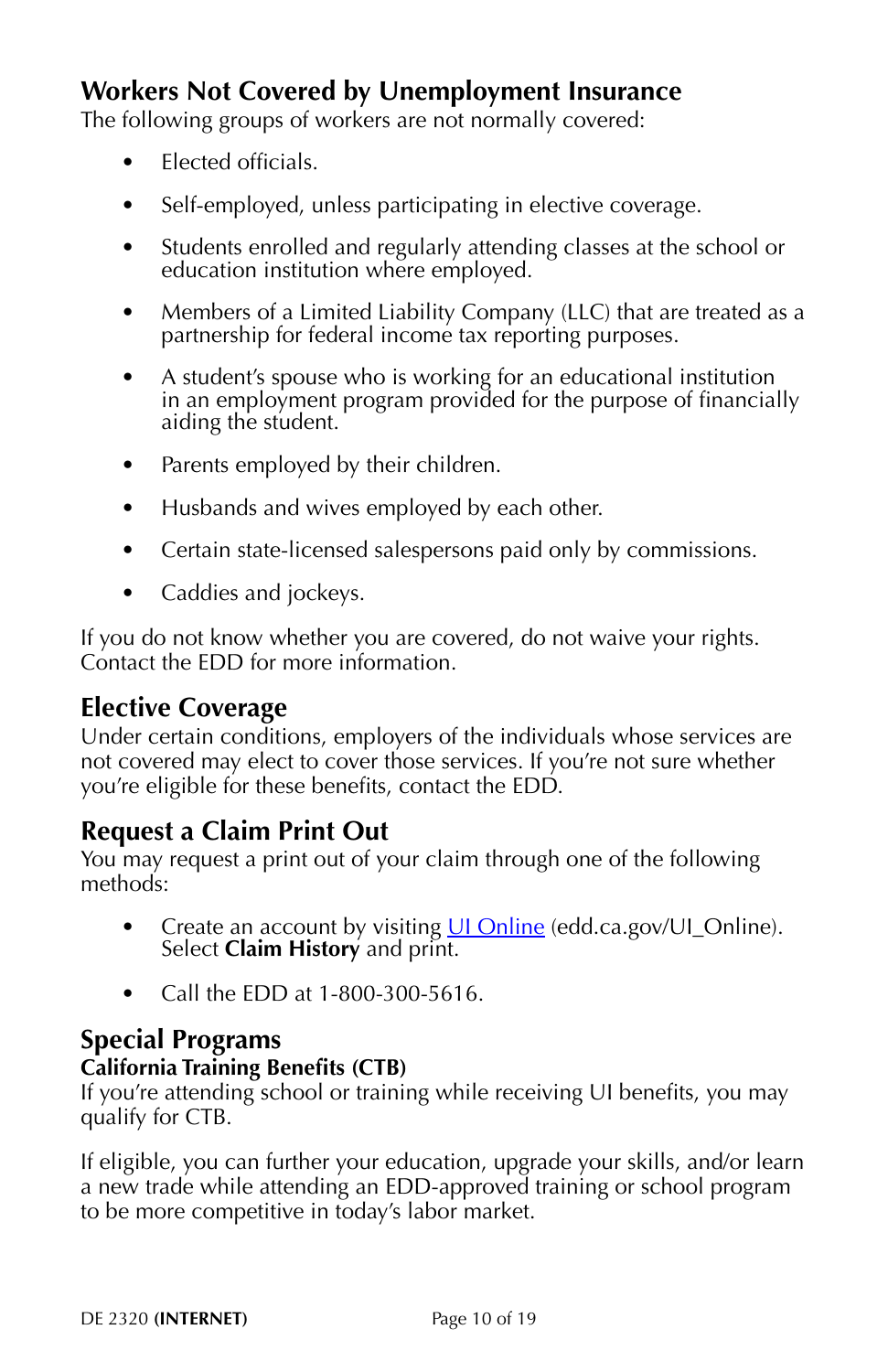While in school or training, you'll be exempt from the requirements to be available for work, actively seek work, and accept work. You may also be eligible for additional weeks of benefits. Learn more online by visiting [California Training Benefits](https://edd.ca.gov/unemployment/California_Training_Benefits.htm) (edd.ca.gov/unemployment/California Training\_Benefits.htm).

**Note:** The EDD does **not** cover any educational or training-related expenses such as tuition, fees, books, supplies, or transportation. However, there are state, federal, or employer programs that may fund your school or training.

## **Training Extension (TE)**

A TE provides additional benefits to individuals who have been approved for CTB, while completing school or training. Only one TE is allowed for each CTB-approved training period.

If interested, you must contact the EDD to inquire about a TE before receiving the 16th week of UI benefits. For claims that have less than 16 weeks of benefits, you **must** contact the EDD before the claim reaches a zero balance.

## **Disaster Unemployment Assistance (DUA)**

The federal DUA program provides financial assistance to individuals whose employment or self-employment has been lost or interrupted as a direct result of a major disaster and who are **not** eligible for regular UI benefits. These benefits are available only when the President of the United States declares a major disaster and makes this special assistance available.

If DUA benefits are available, information will be posted on the [EDD](https://edd.ca.gov/) website (edd.ca.gov).

#### **Trade Adjustment Assistance (TAA)/Re-employment Trade Adjustment Assistance (RTAA)**

The TAA program is a federally funded program that provides training and training-related benefits and services to workers who are certified by the U.S. Department of Labor as having lost their jobs, or had their hours and wages reduced, as a result of increased imports from, or a shift in production to, a foreign country.

The RTAA program provides wage subsidies to individuals age 50 or older who return to work paying less than their former trade impacted employment.

#### **Extended Benefits**

Extended benefits are available to workers who have exhausted regular unemployment insurance benefits when the unemployment rate equals or exceeds a certain percentage established by state and/or federal law or when the federal government approves special extended benefit legislation.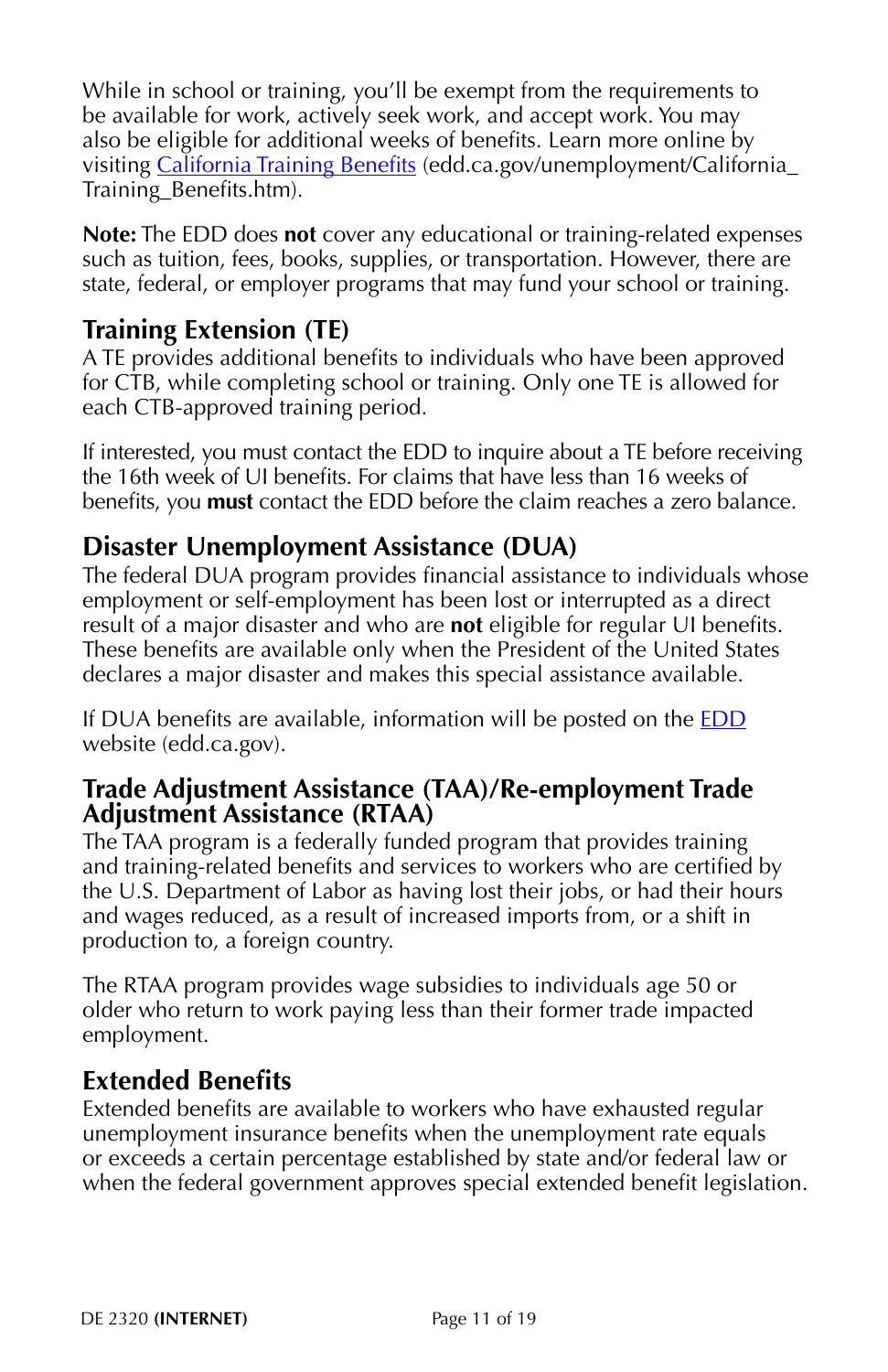## <span id="page-12-0"></span>**Railroad Unemployment Benefits**

Railroad workers may claim benefits under the U.S. Railroad Unemployment Insurance Act. This program is administered by the U.S. Railroad Retirement Board (RRB).

To file a claim, call the toll-free number at 1-877-772-5772 between 9 a.m. and 3:30 p.m., Monday through Friday to speak to an RRB representative or file online by visiting **[RRB](https://rrb.gov/)** (rrb.gov).

## **Unemployment Insurance Fraud Prevention and Detection**

The EDD takes the security of personal and confidential information very seriously. Therefore, all data submitted to us is encrypted. Additional safeguards are built in to further protect your personal information from imposter fraud and identity theft.

Imposter fraud occurs when someone intentionally files a UI claim using another person's employment or personal information. The EDD actively investigates cases of imposter fraud and is committed to protecting the identities of legitimate claimants.

If the EDD suspects that there may be identity issues, you'll receive a written request to validate the information provided. We'll also contact your former employer(s) and governmental entities to verify the documents and any information you supply.

For more information, download the *[Protect Your Identity and Stop](https://edd.ca.gov/pdf_pub_ctr/de2360ee.pdf)  [Unemployment Insurance Imposter Fraud](https://edd.ca.gov/pdf_pub_ctr/de2360ee.pdf)* (DE 2360EE) (PDF) brochure (edd.ca.gov/pdf\_pub\_ctr/de2360ee.pdf).

To report UI fraud, visit [Ask EDD](https://askedd.edd.ca.gov/) (askedd.edd.ca.gov) and select **Report Fraud** to submit a Fraud Reporting Form online, or call the EDD toll-free fraud hotline at 1-800-229-6297.

## **Penalties**

Making a false statement or withholding information to receive benefits can be a felony. Penalties may include a loss of benefits, a false statement disqualification, and/or criminal prosecution.

A false statement disqualification denies benefits from 2 to 23 weeks. The disqualification stays on your record for three years or until served, whichever comes first. To serve false statement weeks, you must continue to certify for UI benefits, and meet all other eligibility requirements. You will not be paid during this time.

## **Benefit Audits**

The EDD conducts audits by cross-referencing employer information with UI claim information to determine if a claimant properly reported all work, wages and other income to the EDD while collecting for UI benefits. Overpayments and penalties collected from these audits ensure the solvency of the UI Trust Fund and help reduce UI taxes.

DE 2320 **(INTERNET)** Page 12 of 19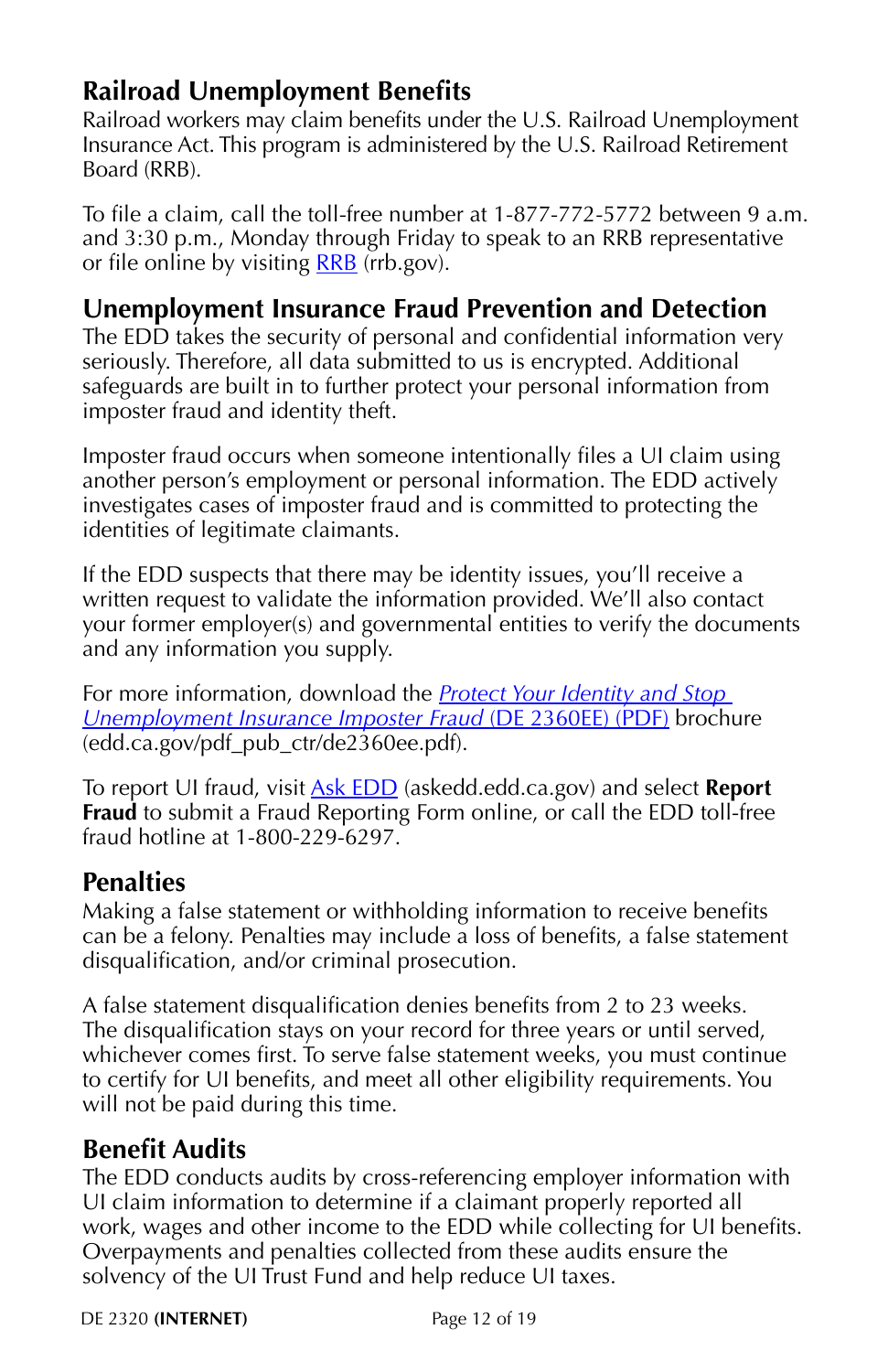## <span id="page-13-0"></span>**Social Security Number Verification**

The EDD may require you to verify your Social Security number (SSN) as issued to you by the Social Security Administration (SSA).

Your eligibility for benefits may be affected if:

- The SSN provided is assigned to a different name or belongs to another individual.
- The SSN is not valid.
- The SSN was never issued by the SSA.
- The wages in the base period belong to another individual.
- The date of birth at the SSA is different than the date of birth you gave when you filed your claim.

If the EDD requires you to verify your SSN, you may be asked to submit a complete copy of your Annual Social Security Statement. To obtain a copy of your complete Social Security Statement visit the **SSA** online (ssa.gov).

A copy of your Social Security card will not satisfy this requirement.

## **State Disability Insurance (SDI)**

SDI is comprised of Disability Insurance (DI) and Paid Family Leave (PFL). The program is funded entirely by California workers through employee payroll deductions, noted as CASDI on paystubs.

#### **Exceptions:**

- Employees of local public entities (except workers in district hospitals) are not covered by SDI unless the employer elects such coverage.
- Employees of the state or state-funded institutions of higher education may, through their collective bargaining units, elect to be covered by SDI.
- Self-employed individuals may elect to be covered by SDI.

Please note: Citizenship and immigration status do not affect eligibility for SDI.

## **Disability Insurance (DI)**

DI provides short-term, partial wage replacement benefits to eligible workers who are unable to work due to a non-work-related illness, injury, or pregnancy.

**When to submit a claim:** Submit your claim no earlier than nine days after the first day your disability begins, but no later than 49 days after your disability begins or you may lose benefits.

DE 2320 **(INTERNET)** Page 13 of 19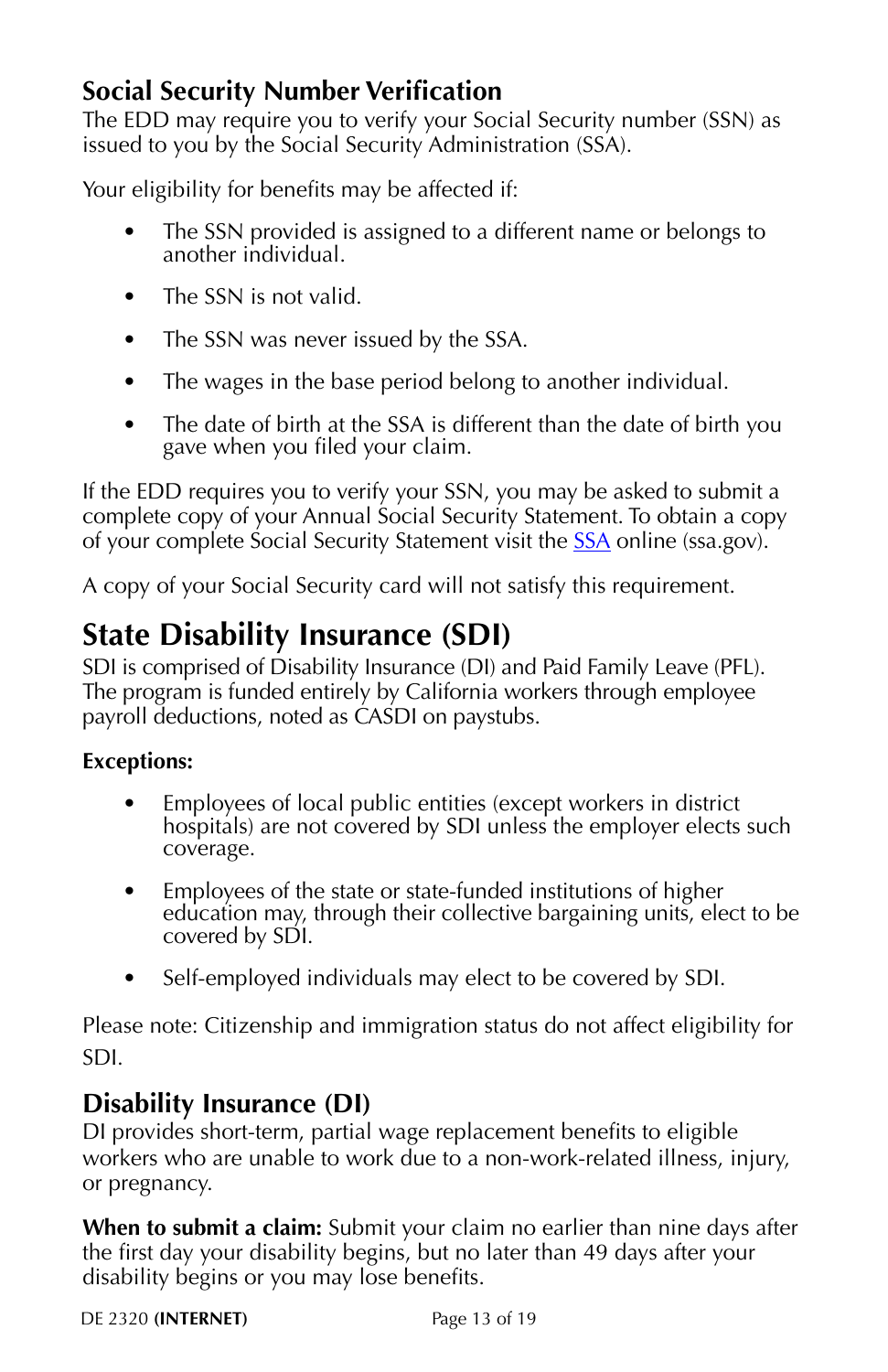<span id="page-14-0"></span>For faster processing, file your claim using SDI Online.

**Exception:** If a claim is filed for the same or related cause or condition within 60 days of the initial claim, there will be no new waiting period.

To file a claim or learn more, visit **State Disability Insurance** (edd.ca.gov/ disability). EDD staff are available from Monday through Friday between 8 a.m. and 5 p.m. (Pacific Time), except on state holidays.

Refer to [page 19](#page-19-0) for a list of DI phone numbers.

## **Paid Family Leave (PFL)**

PFL provides short-term, partial wage replacement benefits to eligible workers who need to take time off work to care for a seriously ill child, parent, parent-in-law, grandparent, grandchild, sibling, spouse, or registered domestic partner. Benefits are available to parents who need time to bond with a new child entering their family either by birth, adoption, or foster care placement. Benefits are also available for individuals who need time off work to participate in a qualifying event resulting from a spouse, registered domestic partner, parent, or child's military deployment to a foreign country.

**When to submit a claim:** Submit your claim no earlier than the first day your family leave begins, but no later than 41 days after your family leave begins or you may lose benefits.

For faster processing, file your claim using SDI Online.

To file, or learn more visit [Paid Family Leave](https://edd.ca.gov/Disability/Paid_Family_Leave.htm) (edd.ca.gov/Disability/Paid\_ Family Leave.htm).

EDD staff are available from Monday through Friday between 8 a.m. and 5 p.m. (Pacific Time), except on state holidays.

Refer to [page 19](#page-19-0) for a list of PFL phone numbers.

## **Workforce Services**

The EDD provides a range of employment and training services in partnership with state and local agencies and organizations, through the America's Job Center of California<sup>SM</sup> (AJCC). These services benefit job seekers and employers at no cost.

Through the AJCC, the EDD provides job seekers with job search and résumé workshops, interview techniques, job fairs and referrals, training, and much more. Employers can use our series to help recruit candidates for open positions, train current employees, and organize job fairs and workshops. For more information, find your nearest AJCC by using the online *Office Locator* (edd.ca.gov/Office\_Locator).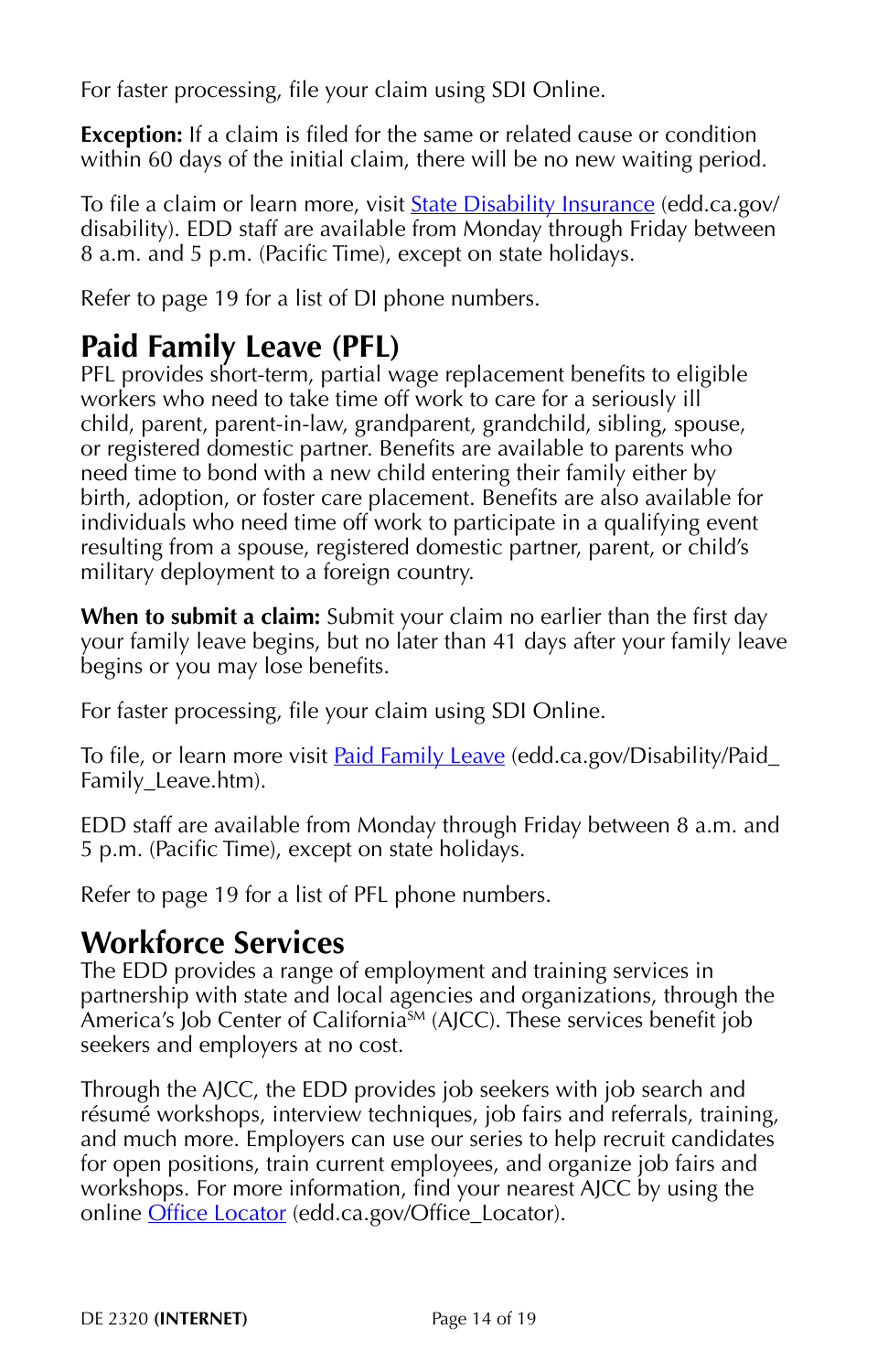## **CalJOBS**SM

CalJOBS is California's online resource to help job seekers and employers navigate the EDD's workforce services. The system allows users to easily search for jobs, build résumés, access career resources, find qualified candidates for employment, and gather information on education and training programs.

Job Seekers can:

- Create a résumé or upload multiple résumés.
- Search and apply for job openings.
- Set up alerts for job openings.
- Research employers.
- Make customized résumés viewable to employers.

**Note:** Registering for a CalJOBS account and posting a résumé is an eligibility requirement for many UI claimants. To register, visit CalJOBS<sup>SM</sup> (caljobs.ca.gov).

#### **Migrant and Seasonal Farmworkers (MSFW) Outreach Program**

The MSFW Outreach program assists farmworkers unfamiliar with the services provided at the America's Job Center of California<sup>SM</sup> with information about job search assistance, skills development, referral to supportive services, unemployment and disability insurance, farmworker rights labor-law information, and career guidance, all at no cost.

## **Services for Veterans**

The EDD provides assistance to veterans to help them achieve their employment and training goals. Services include labor market information, veteran 24-hour priority hold on all job listings, customized job search assistance, job fairs, workshops, employer recruitments, and other resources.

## **Youth Employment Opportunity Program (YEOP)**

The YEOP provides special service to help youth, ages 15 through 25, achieve their educational and vocational goals. Services include peer advising, referrals to supportive services, workshops, job referrals and placement assistance, and referrals to training and community outreach efforts.

For more information on the programs and services listed above, visit <u>Jobs</u> [and Training](https://edd.ca.gov/Jobs_and_Training/) online (edd.ca.gov/Jobs\_and\_Training).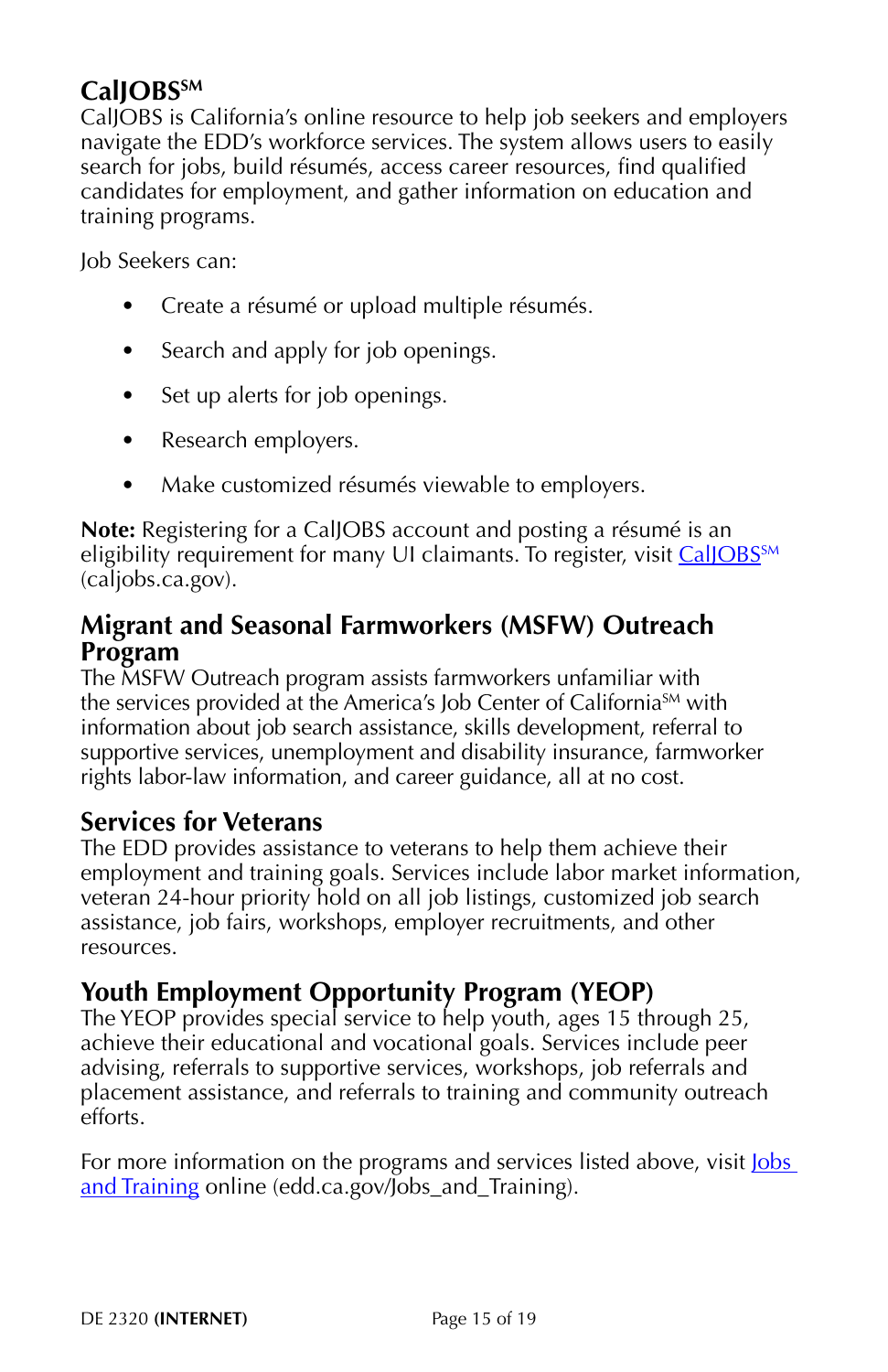# **Unemployment Insurance Benefit Table For New Claims with a Beginning Date of January 2, 2005 or After**

| Amount of Wages<br>in Highest Quarter | Weekly<br>Benefit<br>Amount | Amount of Wages<br>in Highest Quarter | Weekly<br>Benefit<br>Amount | Amount of Wages<br>in Highest Quarter | Weekly<br>Benefit<br>Amount |
|---------------------------------------|-----------------------------|---------------------------------------|-----------------------------|---------------------------------------|-----------------------------|
| \$<br>$900.00 -$<br>948.99            | \$40                        | $$2,210.01 - 2,236.00$                | \$86                        | $$3,406.01 - 3,432.00$                | \$132                       |
| $949.00 -$<br>974.99                  | 41                          | $2,236.01 - 2,262.00$                 | 87                          | $3,432.01 -$<br>3,458.00              | 133                         |
| 1,000.99<br>$975.00 -$                | 42                          | $2,262.01 - 2,288.00$                 | 88                          | 3,484.00<br>$3,458.01 -$              | 134                         |
| $1,001.00 -$<br>1,026.99              | 43                          | $2,288.01 - 2,314.00$                 | 89                          | $3,484.01 -$<br>3,510.00              | 135                         |
| $1,027.00 -$<br>1,052.99              | 44                          | $2,314.01 - 2,340.00$                 | 90                          | 3,536.00<br>$3,510.01 -$              | 136                         |
| $1,053.00 -$<br>1,078.99              | 45                          | $2,340.01 - 2,366.00$                 | 91                          | 3,562.00<br>$3,536.01 -$              | 137                         |
| $1,079.00 -$<br>1,117.99              | 46                          | $2,366.01 - 2,392.00$                 | 92                          | $3,562.01 -$<br>3,588.00              | 138                         |
| $1,118.00 -$<br>1,143.99              | 47                          | $2,392.01 - 2,418.00$                 | 93                          | $3,588.01 -$<br>3,614.00              | 139                         |
| $1,144.00 -$<br>1,169.99              | 48                          | $2,418.01 - 2,444.00$                 | 94                          | $3,614.01 -$<br>3,640.00              | 140                         |
| $1,170.00 -$<br>1,195.99              | 49                          | $2,444.01 - 2,470.00$                 | 95                          | $3,640.01 -$<br>3,666.00              | 141                         |
| $1,196.00 -$<br>1,221.99              | 50                          | $2,470.01 - 2,496.00$                 | 96                          | $3,666.01 -$<br>3,692.00              | 142                         |
| $1,222.00 -$<br>1,247.99              | 51                          | $2,496.01 - 2,522.00$                 | 97                          | $3,692.01 -$<br>3,718.00              | 143                         |
| $1,248.00 -$<br>1,286.99              | 52                          | $2,522.01 - 2,548.00$                 | 98                          | 3,744.00<br>$3,718.01 -$              | 144                         |
| $1,287.00 -$<br>1,312.99              | 53                          | $2,548.01 - 2,574.00$                 | 99                          | $3,744.01 -$<br>3,770.00              | 145                         |
| $1,313.00 -$<br>1,338.99              | 54                          | $2,574.01 - 2,600.00$                 | 100                         | $3,770.01 -$<br>3,796.00              | 146                         |
| $1,339.00 -$<br>1,364.99              | 55                          | $2,600.01 - 2,626.00$                 | 101                         | 3,822.00<br>$3,796.01 -$              | 147                         |
| $1,365.00 -$<br>1,403.99              | 56                          | $2,626.01 - 2,652.00$                 | 102                         | $3,822.01 -$<br>3,848.00              | 148                         |
| $1,404.00 -$<br>1,429.99              | 57                          | $2,652.01 - 2,678.00$                 | 103                         | 3,874.00<br>$3,848.01 -$              | 149                         |
| $1,430.00 -$<br>1,455.99              | 58                          | $2,678.01 - 2,704.00$                 | 104                         | 3,900.00<br>$3,874.01 -$              | 150                         |
| $1,456.00 -$<br>1,494.99              | 59                          | $2,704.01 - 2,730.00$                 | 105                         | 3,926.00<br>$3,900.01 -$              | 151                         |
| $1,495.00 -$<br>1,520.99              | 60                          | $2,730.01 - 2,756.00$                 | 106                         | $3,926.01 -$<br>3,952.00              | 152                         |
| $1,521.00 -$<br>1,546.99              | 61                          | $2,756.01 - 2,782.00$                 | 107                         | 3,978.00<br>$3,952.01 -$              | 153                         |
| $1,547.00 -$<br>1,585.99              | 62                          | $2,782.01 - 2,808.00$                 | 108                         | $3,978.01 -$<br>4,004.00              | 154                         |
| $1,586.00 -$<br>1,611.99              | 63                          | $2,808.01 - 2,834.00$                 | 109                         | $4,004.01 -$<br>4,030.00              | 155                         |
| $1,612.00 -$<br>1,637.99              | 64                          | $2,834.01 - 2,860.00$                 | 110                         | 4,056.00<br>4,030.01 –                | 156                         |
| $1,638.00 -$<br>1,676.99              | 65                          | $2,860.01 - 2,886.00$                 | 111                         | 4,082.00<br>$4,056.01 -$              | 157                         |
| $1,677.00 -$<br>1,702.99              | 66                          | $2,886.01 - 2,912.00$                 | 112                         | 4,108.00<br>$4,082.01 -$              | 158                         |
| $1,703.00 -$<br>1,741.99              | 67                          | $2,912.01 - 2,938.00$                 | 113                         | $4,108.01 -$<br>4,134.00              | 159                         |
| $1,742.00 -$<br>1,767.99              | 68                          | $2,938.01 - 2,964.00$                 | 114                         | 4,160.00<br>$4,134.01 -$              | 160                         |
| $1,768.00 -$<br>1,806.99              | 69                          | $2,964.01 -$<br>2,990.00              | 115                         | $4,160.01 -$<br>4,186.00              | 161                         |
| $1,807.00 -$<br>1,832.99              | 70                          | $2,990.01 - 3,016.00$                 | 116                         | $4,186.01 -$<br>4,212.00              | 162                         |
| $1,833.00 -$<br>1,846.00              | 71                          | $3,016.01 - 3,042.00$                 | 117                         | 4,238.00<br>$4,212.01 -$              | 163                         |
| $1,846.01 -$<br>1,872.00              | 72                          | $3,042.01 - 3,068.00$                 | 118                         | 4,264.00<br>$4,238.01 -$              | 164                         |
| $1,872.01 -$<br>1,898.00              | 73                          | $3,068.01 - 3,094.00$                 | 119                         | $4,264.01 -$<br>4,290.00              | 165                         |
| 1,924.00<br>$1,898.01 -$              | 74                          | $3,094.01 - 3,120.00$                 | 120                         | $4,290.01 -$<br>4,316.00              | 166                         |
| $1,924.01 -$<br>1,950.00              | 75                          | $3,120.01 - 3,146.00$                 | 121                         | 4,342.00<br>$4,316.01 -$              | 167                         |
| $1,950.01 -$<br>1,976.00              | 76                          | $3,146.01 - 3,172.00$                 | 122                         | $4,342.01 -$<br>4,368.00              | 168                         |
| 2,002.00<br>$1,976.01 -$              | 77                          | $3,172.01 - 3,198.00$                 | 123                         | $4,368.01 -$<br>4,394.00              | 169                         |
| $2,002.01 -$<br>2,028.00              | 78                          | $3,198.01 - 3,224.00$                 | 124                         | 4,420.00<br>$4,394.01 -$              | 170                         |
| $2,028.01 -$<br>2,054.00              | 79                          | $3,224.01 - 3,250.00$                 | 125                         | $4,420.01 - 4,446.00$                 | 171                         |
| $2,054.01 -$<br>2,080.00              | 80                          | $3,250.01 - 3,276.00$                 | 126                         | $4,446.01 -$<br>4,472.00              | 172                         |
| $2,080.01 -$<br>2,106.00              | 81                          | $3,276.01 - 3,302.00$                 | 127                         | 4,498.00<br>4,472.01 –                | 173                         |
| $2,106.01 -$<br>2,132.00              | 82                          | $3,302.01 - 3,328.00$                 | 128                         | 4,524.00<br>$4,498.01 -$              | 174                         |
| $2,132.01 - 2,158.00$                 | 83                          | $3,328.01 - 3,354.00$                 | 129                         | $4,524.01 -$<br>4,550.00              | 175                         |
| $2,158.01 - 2,184.00$                 | 84                          | $3,354.01 - 3,380.00$                 | 130                         | $4,550.01 -$<br>4,576.00              | 176                         |
| $2,184.01 - 2,210.00$                 | 85                          | $3,380.01 - 3,406.00$                 | 131                         | $4,576.01 - 4,602.00$                 | 177                         |

DE 2320 **(INTERNET)** Page 16 of 19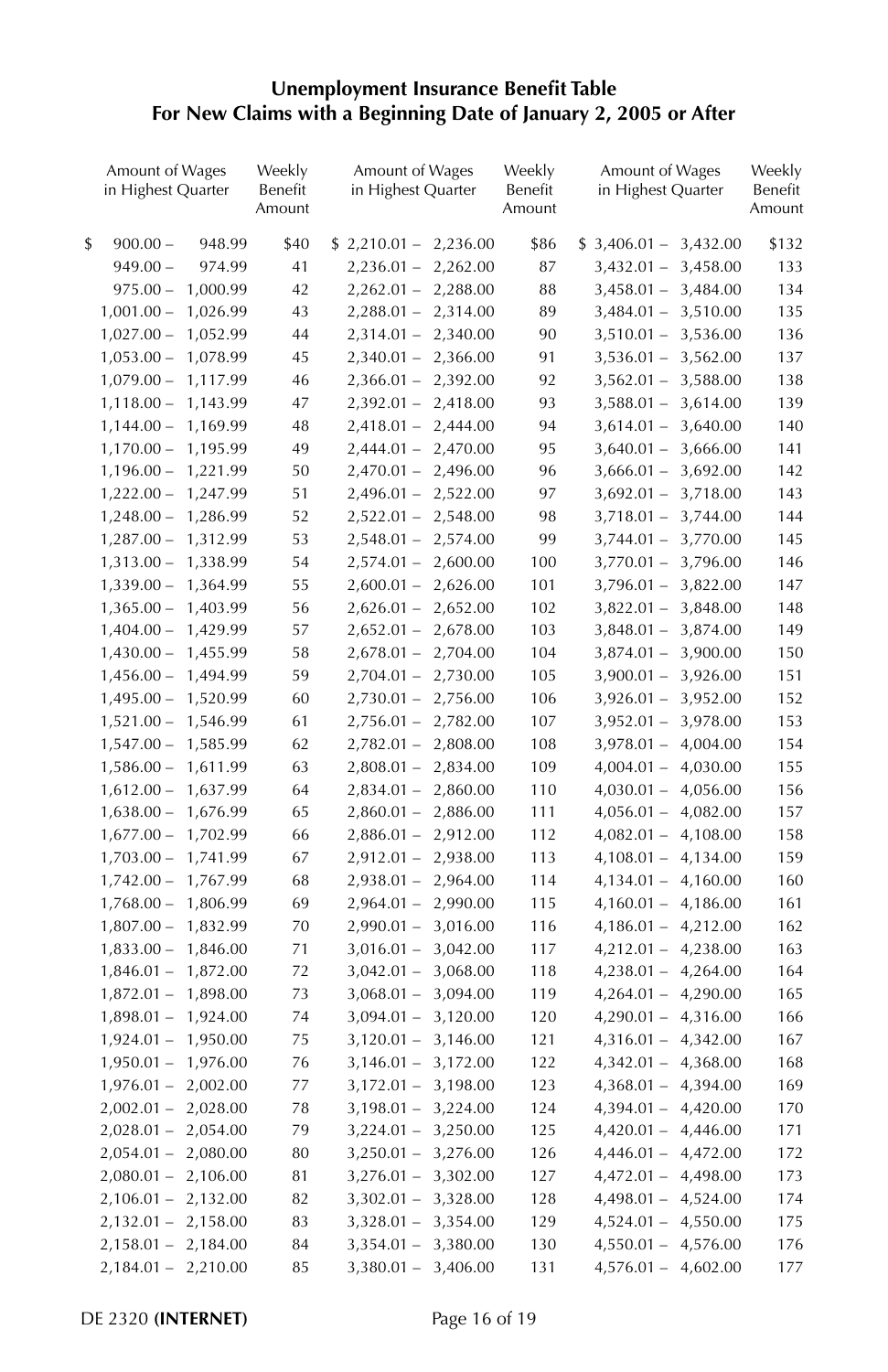# **Unemployment Insurance Benefit Table For New Claims with a Beginning Date of January 2, 2005 or After**

| Amount of Wages<br>in Highest Quarter | Weekly<br>Benefit<br>Amount | Amount of Wages<br>in Highest Quarter | Weekly<br>Benefit<br>Amount | Amount of Wages<br>in Highest Quarter | Weekly<br>Benefit<br>Amount |
|---------------------------------------|-----------------------------|---------------------------------------|-----------------------------|---------------------------------------|-----------------------------|
| $$4,602.01-$<br>4,628.00              | \$178                       | $$5,798.01 - 5,824.00$                | \$224                       | $$6,994.01-$<br>7,020.00              | \$270                       |
| $4,628.01 -$<br>4,654.00              | 179                         | $5,824.01 -$<br>5,850.00              | 225                         | $7,020.01 -$<br>7,046.00              | 271                         |
| $4,654.01 -$<br>4,680.00              | 180                         | $5,850.01 -$<br>5,876.00              | 226                         | 7,072.00<br>$7,046.01 -$              | 272                         |
| $4,680.01 -$<br>4,706.00              | 181                         | $5,876.01 - 5,902.00$                 | 227                         | $7,072.01 -$<br>7,098.00              | 273                         |
| $4,706.01 -$<br>4,732.00              | 182                         | $5,902.01 - 5,928.00$                 | 228                         | $7,098.01 -$<br>7,124.00              | 274                         |
| $4,732.01 -$<br>4,758.00              | 183                         | $5,928.01 - 5,954.00$                 | 229                         | $7,124.01 -$<br>7,150.00              | 275                         |
| $4,758.01 -$<br>4,784.00              | 184                         | $5,954.01 -$<br>5,980.00              | 230                         | $7,150.01 -$<br>7,176.00              | 276                         |
| $4,784.01 -$<br>4,810.00              | 185                         | $5,980.01 - 6,006.00$                 | 231                         | 7,202.00<br>$7,176.01 -$              | 277                         |
| $4,810.01 -$<br>4,836.00              | 186                         | $6,006.01 -$<br>6,032.00              | 232                         | 7,228.00<br>$7,202.01 -$              | 278                         |
| $4,836.01 -$<br>4,862.00              | 187                         | $6,032.01 -$<br>6,058.00              | 233                         | 7,254.00<br>$7,228.01 -$              | 279                         |
| $4,862.01 -$<br>4,888.00              | 188                         | $6,058.01 -$<br>6,084.00              | 234                         | $7,254.01 -$<br>7,280.00              | 280                         |
| 4,914.00<br>$4,888.01 -$              | 189                         | $6,084.01 - 6,110.00$                 | 235                         | $7,280.01 -$<br>7,306.00              | 281                         |
| $4,914.01 -$<br>4,940.00              | 190                         | $6,110.01 -$<br>6,136.00              | 236                         | $7,306.01 -$<br>7,332.00              | 282                         |
| $4,940.01 -$<br>4,966.00              | 191                         | $6,136.01 -$<br>6,162.00              | 237                         | $7,332.01 -$<br>7,358.00              | 283                         |
| $4,966.01 -$<br>4,992.00              | 192                         | $6,162.01 - 6,188.00$                 | 238                         | 7,384.00<br>$7,358.01 -$              | 284                         |
| 5,018.00<br>$4,992.01 -$              | 193                         | $6,188.01 - 6,214.00$                 | 239                         | $7,384.01 -$<br>7,410.00              | 285                         |
| $5,018.01 -$<br>5,044.00              | 194                         | $6,214.01 - 6,240.00$                 | 240                         | $7,410.01 -$<br>7,436.00              | 286                         |
| $5,044.01 -$<br>5,070.00              | 195                         | 6,266.00<br>$6,240.01 -$              | 241                         | $7,436.01 -$<br>7,462.00              | 287                         |
| $5,070.01 -$<br>5,096.00              | 196                         | $6,266.01 - 6,292.00$                 | 242                         | $7,462.01 -$<br>7,488.00              | 288                         |
| $5,096.01 -$<br>5,122.00              | 197                         | $6,292.01 - 6,318.00$                 | 243                         | $7,488.01 -$<br>7,514.00              | 289                         |
| $5,122.01 -$<br>5,148.00              | 198                         | $6,318.01 - 6,344.00$                 | 244                         | $7,514.01 -$<br>7,540.00              | 290                         |
| $5,148.01 -$<br>5,174.00              | 199                         | 6,370.00<br>$6,344.01 -$              | 245                         | 7,566.00<br>$7,540.01 -$              | 291                         |
| $5,174.01 -$<br>5,200.00              | 200                         | $6,370.01 - 6,396.00$                 | 246                         | $7,566.01 -$<br>7,592.00              | 292                         |
| $5,200.01 -$<br>5,226.00              | 201                         | $6,396.01 - 6,422.00$                 | 247                         | $7,592.01 -$<br>7,618.00              | 293                         |
| 5,252.00<br>$5,226.01 -$              | 202                         | $6,422.01 - 6,448.00$                 | 248                         | $7,618.01 -$<br>7,644.00              | 294                         |
| $5,252.01 -$<br>5,278.00              | 203                         | $6,448.01 -$<br>6,474.00              | 249                         | $7,644.01 -$<br>7,670.00              | 295                         |
| $5,278.01 -$<br>5,304.00              | 204                         | $6,474.01 - 6,500.00$                 | 250                         | $7,670.01 -$<br>7,696.00              | 296                         |
| 5,330.00<br>$5,304.01 -$              | 205                         | $6,500.01 -$<br>6,526.00              | 251                         | $7,696.01 -$<br>7,722.00              | 297                         |
| $5,330.01 -$<br>5,356.00              | 206                         | $6,526.01 - 6,552.00$                 | 252                         | $7,722.01 -$<br>7,748.00              | 298                         |
| $5,356.01 -$<br>5,382.00              | 207                         | $6,552.01 -$<br>6,578.00              | 253                         | 7,774.00<br>$7,748.01 -$              | 299                         |
| $5,382.01 -$<br>5,408.00              | 208                         | $6,578.01 -$<br>6,604.00              | 254                         | $7,774.01 -$<br>7,800.00              | 300                         |
| $5,408.01 -$<br>5,434.00              | 209                         | 6,630.00<br>$6,604.01 -$              | 255                         | 7,826.00<br>$7,800.01 -$              | 301                         |
| $5,434.01 -$<br>5,460.00              | 210                         | $6,630.01 - 6,656.00$                 | 256                         | $7,826.01 -$<br>7,852.00              | 302                         |
| $5,460.01 -$<br>5,486.00              | 211                         | $6,656.01 -$<br>6,682.00              | 257                         | $7,852.01 -$<br>7,878.00              | 303                         |
| 5,512.00<br>$5,486.01 -$              | 212                         | $6,682.01 -$<br>6,708.00              | 258                         | 7,904.00<br>$7,878.01 -$              | 304                         |
| $5,512.01 -$<br>5,538.00              | 213                         | $6,708.01 - 6,734.00$                 | 259                         | 7,930.00<br>$7,904.01 -$              | 305                         |
| $5,538.01 -$<br>5,564.00              | 214                         | $6,734.01 - 6,760.00$                 | 260                         | $7,930.01 -$<br>7,956.00              | 306                         |
| 5,590.00<br>$5,564.01 -$              | 215                         | $6,760.01 - 6,786.00$                 | 261                         | 7,982.00<br>$7,956.01 -$              | 307                         |
| $5,590.01 -$<br>5,616.00              | 216                         | $6,786.01 - 6,812.00$                 | 262                         | 8,008.00<br>$7,982.01 -$              | 308                         |
| $5,616.01 -$<br>5,642.00              | 217                         | $6,812.01 - 6,838.00$                 | 263                         | $8,008.01 -$<br>8,034.00              | 309                         |
| $5,642.01 -$<br>5,668.00              | 218                         | $6,838.01 - 6,864.00$                 | 264                         | $8,034.01 -$<br>8,060.00              | 310                         |
| $5,668.01 -$<br>5,694.00              | 219                         | 6,890.00<br>$6,864.01 -$              | 265                         | 8,086.00<br>$8,060.01 -$              | 311                         |
| $5,694.01 -$<br>5,720.00              | 220                         | $6,890.01 -$<br>6,916.00              | 266                         | $8,086.01 -$<br>8,112.00              | 312                         |
| $5,720.01 -$<br>5,746.00              | 221                         | $6,916.01 - 6,942.00$                 | 267                         | $8,112.01 -$<br>8,138.00              | 313                         |
| 5,772.00<br>$5,746.01 -$              | 222                         | $6,942.01 - 6,968.00$                 | 268                         | $8,138.01 -$<br>8,164.00              | 314                         |
| $5,772.01 -$<br>5,798.00              | 223                         | 6,968.01 - 6,994.00                   | 269                         | 8,190.00<br>$8,164.01 -$              | 315                         |

DE 2320 **(INTERNET)** Page 17 of 19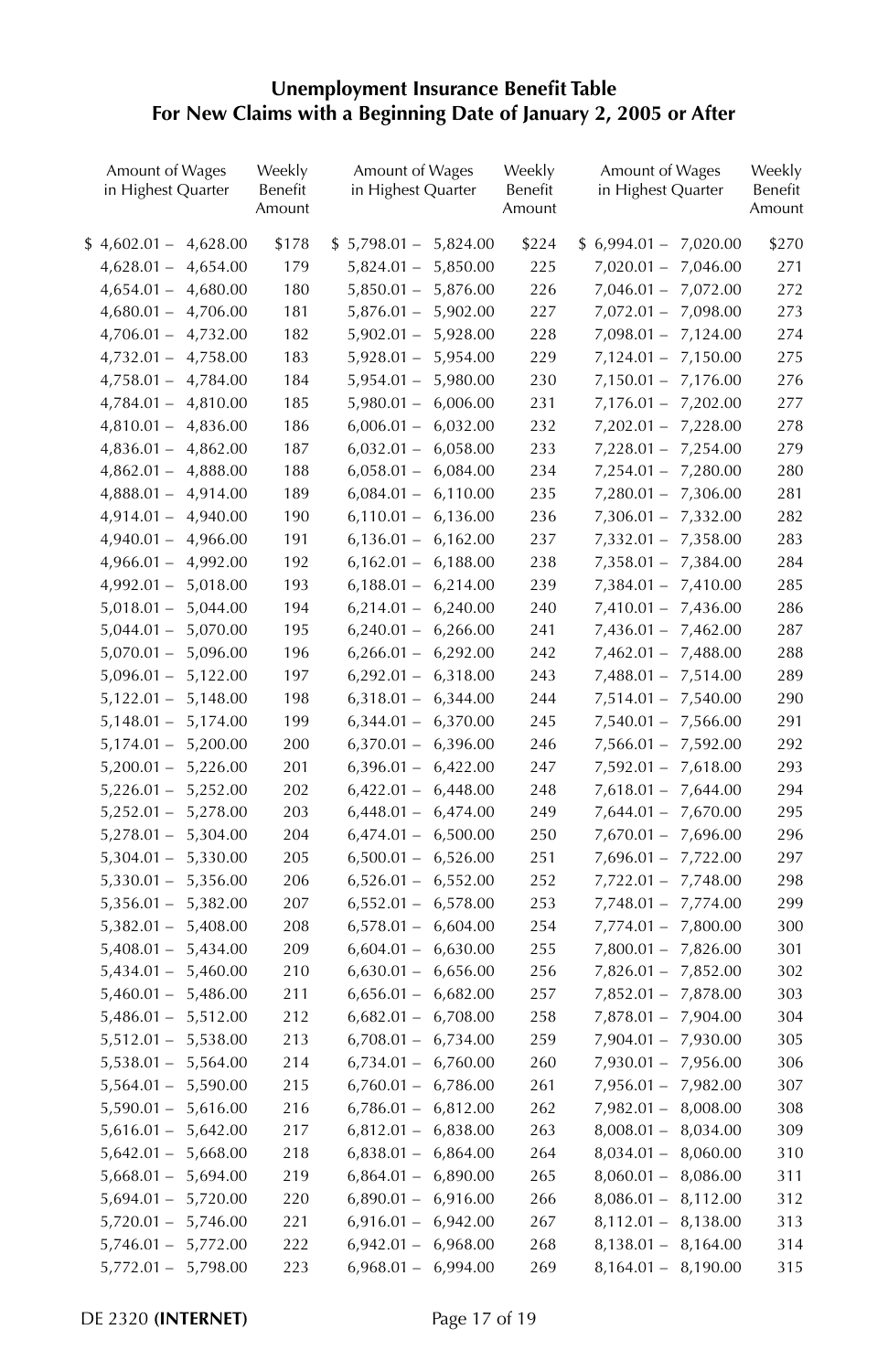# **Unemployment Insurance Benefit Table For New Claims with a Beginning Date of January 2, 2005 or After**

| Amount of Wages<br>in Highest Quarter | Weekly<br>Benefit<br>Amount | Amount of Wages<br>in Highest Quarter | Weekly<br>Benefit<br>Amount | Amount of Wages<br>in Highest Quarter | Weekly<br>Benefit<br>Amount |
|---------------------------------------|-----------------------------|---------------------------------------|-----------------------------|---------------------------------------|-----------------------------|
| $$8,190.01-$<br>8,216.00              | \$316                       | $$9,386.01 - 9,412.00$                | \$362                       | $$10,582.01 - 10,608.00$              | \$408                       |
| $8,216.01 -$<br>8,242.00              | 317                         | $9,412.01 -$<br>9,438.00              | 363                         | $10,608.01 - 10,634.00$               | 409                         |
| $8,242.01 -$<br>8,268.00              | 318                         | $9,438.01 - 9,464.00$                 | 364                         | $10,634.01 - 10,660.00$               | 410                         |
| $8,268.01 -$<br>8,294.00              | 319                         | $9,464.01 - 9,490.00$                 | 365                         | $10,660.01 - 10,686.00$               | 411                         |
| $8,294.01 -$<br>8,320.00              | 320                         | $9,490.01 - 9,516.00$                 | 366                         | $10,686.01 - 10,712.00$               | 412                         |
| $8,320.01 -$<br>8,346.00              | 321                         | $9,516.01 - 9,542.00$                 | 367                         | $10,712.01 - 10,738.00$               | 413                         |
| $8,346.01 -$<br>8,372.00              | 322                         | $9,542.01 - 9,568.00$                 | 368                         | 10,738.01 - 10,764.00                 | 414                         |
| $8,372.01 -$<br>8,398.00              | 323                         | $9,568.01 - 9,594.00$                 | 369                         | $10,764.01 - 10,790.00$               | 415                         |
| $8,398.01 -$<br>8,424.00              | 324                         | $9,594.01 - 9,620.00$                 | 370                         | $10,790.01 - 10,816.00$               | 416                         |
| $8,424.01 -$<br>8,450.00              | 325                         | $9,620.01 - 9,646.00$                 | 371                         | $10,816.01 - 10,842.00$               | 417                         |
| $8,450.01 -$<br>8,476.00              | 326                         | $9,646.01 - 9,672.00$                 | 372                         | $10,842.01 - 10,868.00$               | 418                         |
| $8,476.01 -$<br>8,502.00              | 327                         | $9,672.01 - 9,698.00$                 | 373                         | $10,868.01 - 10,894.00$               | 419                         |
| $8,502.01 -$<br>8,528.00              | 328                         | $9,698.01 - 9,724.00$                 | 374                         | $10,894.01 - 10,920.00$               | 420                         |
| 8,554.00<br>$8,528.01 -$              | 329                         | $9,724.01 - 9,750.00$                 | 375                         | $10,920.01 - 10,946.00$               | 421                         |
| $8,554.01 -$<br>8,580.00              | 330                         | $9,750.01 - 9,776.00$                 | 376                         | $10,946.01 - 10,972.00$               | 422                         |
| $8,580.01 -$<br>8,606.00              | 331                         | $9,776.01 - 9,802.00$                 | 377                         | $10,972.01 - 10,998.00$               | 423                         |
| $8,606.01 -$<br>8,632.00              | 332                         | $9,802.01 - 9,828.00$                 | 378                         | $10,998.01 - 11,024.00$               | 424                         |
| 8,658.00<br>$8,632.01 -$              | 333                         | $9,828.01 - 9,854.00$                 | 379                         | $11,024.01 - 11,050.00$               | 425                         |
| $8,658.01 -$<br>8,684.00              | 334                         | $9,854.01 - 9,880.00$                 | 380                         | $11,050.01 - 11,076.00$               | 426                         |
| $8,684.01 -$<br>8,710.00              | 335                         | $9,880.01 - 9,906.00$                 | 381                         | $11,076.01 - 11,102.00$               | 427                         |
| $8,710.01 -$<br>8,736.00              | 336                         | $9,906.01 - 9,932.00$                 | 382                         | $11,102.01 - 11,128.00$               | 428                         |
| 8,762.00<br>$8,736.01 -$              | 337                         | $9,932.01 - 9,958.00$                 | 383                         | $11,128.01 - 11,154.00$               | 429                         |
| $8,762.01 -$<br>8,788.00              | 338                         | $9,958.01 - 9,984.00$                 | 384                         | $11,154.01 - 11,180.00$               | 430                         |
| $8,788.01 -$<br>8,814.00              | 339                         | $9,984.01 - 10,010.00$                | 385                         | $11,180.01 - 11,206.00$               | 431                         |
| 8,840.00<br>$8,814.01 -$              | 340                         | $10,010.01 - 10,036.00$               | 386                         | $11,206.01 - 11,232.00$               | 432                         |
| $8,840.01 -$<br>8,866.00              | 341                         | $10,036.01 - 10,062.00$               | 387                         | $11,232.01 - 11,258.00$               | 433                         |
| 8,892.00<br>$8,866.01 -$              | 342                         | $10,062.01 - 10,088.00$               | 388                         | $11,258.01 - 11,284.00$               | 434                         |
| $8,892.01 -$<br>8,918.00              | 343                         | $10,088.01 - 10,114.00$               | 389                         | 11,284.01 - 11,310.00                 | 435                         |
| $8,918.01 -$<br>8,944.00              | 344                         | 10,114.01 - 10,140.00                 | 390                         | 11,310.01 - 11,336.00                 | 436                         |
| $8,944.01 -$<br>8,970.00              | 345                         | $10,140.01 - 10,166.00$               | 391                         | 11,336.01 - 11,362.00                 | 437                         |
| $8,970.01 -$<br>8,996.00              | 346                         | $10,166.01 - 10,192.00$               | 392                         | $11,362.01 - 11,388.00$               | 438                         |
| $8,996.01 -$<br>9,022.00              | 347                         | $10,192.01 - 10,218.00$               | 393                         | $11,388.01 - 11,414.00$               | 439                         |
| $9,022.01 -$<br>9,048.00              | 348                         | $10,218.01 - 10,244.00$               | 394                         | 11,414.01 - 11,440.00                 | 440                         |
| $9,048.01 -$<br>9,074.00              | 349                         | $10,244.01 - 10,270.00$               | 395                         | $11,440.01 - 11,466.00$               | 441                         |
| $9,074.01 -$<br>9,100.00              | 350                         | $10,270.01 - 10,296.00$               | 396                         | $11,466.01 - 11,492.00$               | 442                         |
| $9,100.01 -$<br>9,126.00              | 351                         | $10,296.01 - 10,322.00$               | 397                         | $11,492.01 - 11,518.00$               | 443                         |
| $9,126.01 -$<br>9,152.00              | 352                         | $10,322.01 - 10,348.00$               | 398                         | $11,518.01 - 11,544.00$               | 444                         |
| $9,152.01 -$<br>9,178.00              | 353                         | $10,348.01 - 10,374.00$               | 399                         | 11,544.01 - 11,570.00                 | 445                         |
| $9,178.01 -$<br>9,204.00              | 354                         | $10,374.01 - 10,400.00$               | 400                         | $11,570.01 - 11,596.00$               | 446                         |
| $9,204.01 -$<br>9,230.00              | 355                         | $10,400.01 - 10,426.00$               | 401                         | $11,596.01 - 11,622.00$               | 447                         |
| 9,256.00<br>$9,230.01 -$              | 356                         | $10,426.01 - 10,452.00$               | 402                         | $11,622.01 - 11,648.00$               | 448                         |
| $9,256.01 -$<br>9,282.00              | 357                         | $10,452.01 - 10,478.00$               | 403                         | $11,648.01 - 11,674.00$               | 449                         |
| $9,282.01 -$<br>9,308.00              | 358                         | $10,478.01 - 10,504.00$               | 404                         | $11,674.01 -$<br>and over             | 450                         |
| $9,308.01 -$<br>9,334.00              | 359                         | $10,504.01 - 10,530.00$               | 405                         |                                       |                             |
| 9,360.00<br>$9,334.01 -$              | 360                         | $10,530.01 - 10,556.00$               | 406                         |                                       |                             |
| $9,360.01 -$<br>9,386.00              | 361                         | $10,556.01 - 10,582.00$               | 407                         |                                       |                             |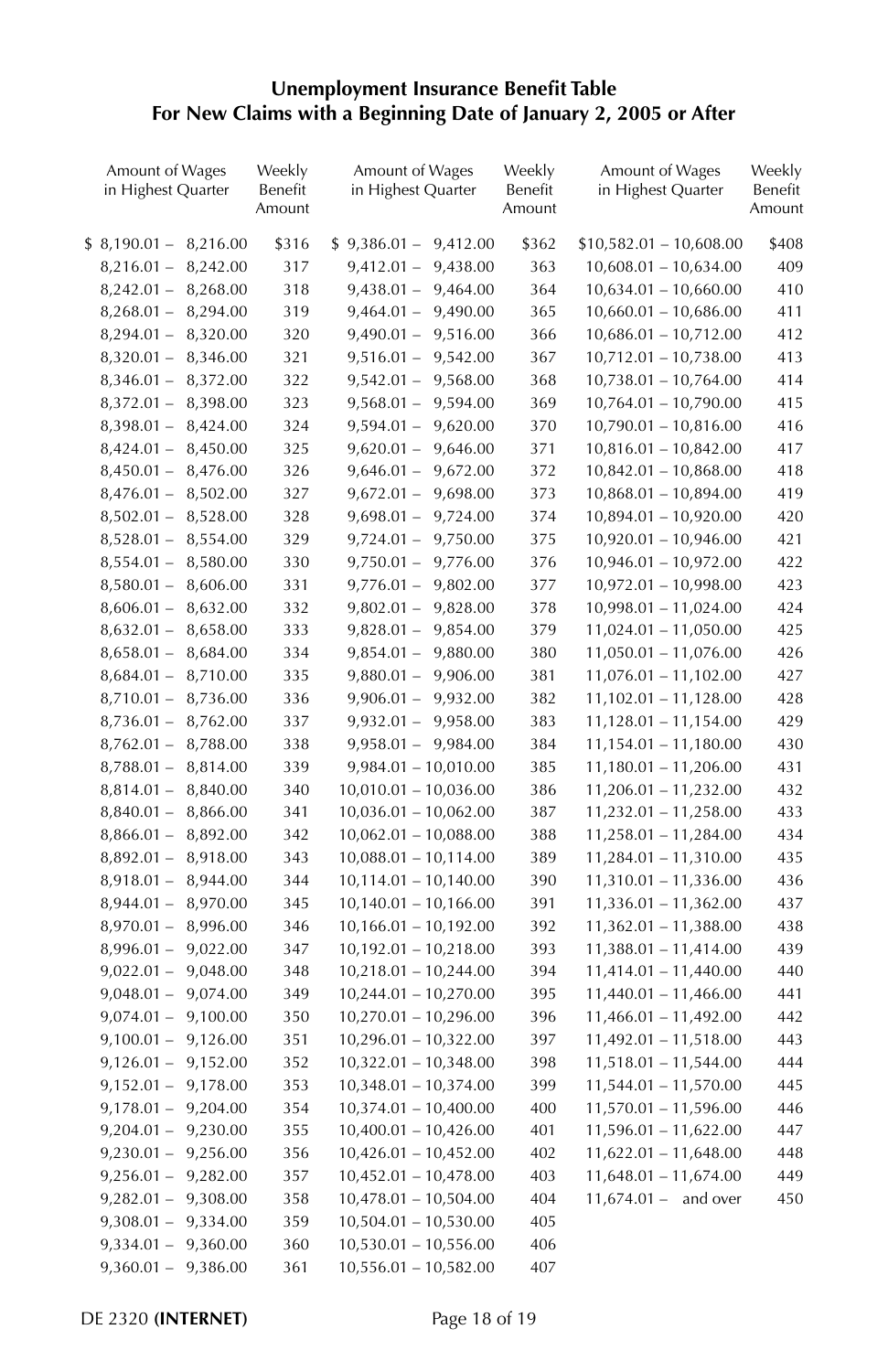## <span id="page-19-0"></span>**How to Get Help Online**

- To learn more about [EDD](https://edd.ca.gov/) services and programs, visit **EDD** online (edd.ca.gov).
- To ask us a question, access your UI Online or SDI account visit [Ask EDD](https://askedd.edd.ca.gov/) (askedd.edd.ca.gov).
- To find your nearest AJCC, visit the [Office Locator](https://edd.ca.gov/Office_Locator/) online (edd.ca.gov/ Office\_Locator).

#### **Phone**

All of our phone numbers are toll free. For relay service, provide one of the numbers below to the operator.

#### **Unemployment Insurance**

EDD staff are available Monday through Friday between 8 a.m. and 12 noon (Pacific Time), except on state holidays.

| English    | 1-800-300-5616 |
|------------|----------------|
| Spanish    | 1-800-326-8937 |
| Cantonese  | 1-800-547-3506 |
| Mandarin   | 1-866-303-0706 |
| Vietnamese | 1-800-547-2058 |
| TTY        | 1-800-815-9387 |

#### **Disability Insurance**

EDD staff are available Monday through Friday between 8 a.m. and 5 p.m. (Pacific Time), except on state holidays.

| English | 1-800-480-3287 |
|---------|----------------|
| Spanish | 1-866-658-8846 |
| TTY     | 1-800-563-2441 |

#### **Paid Family Leave**

EDD staff are available Monday through Friday between 8 a.m. and 5 p.m. (Pacific Time), except on state holidays.

| English    | 1-877-238-4373 |
|------------|----------------|
| Spanish    | 1-877-379-3819 |
| Armenian   | 1-866-627-1567 |
| Cantonese  | 1-866-692-5595 |
| Punjabi    | 1-866-627-1568 |
| Tagalog    | 1-866-627-1569 |
| Vietnamese | 1-866-692-5596 |
| TTY        | 1-800-445-1312 |

DE 2320 **(INTERNET)** Page 19 of 19